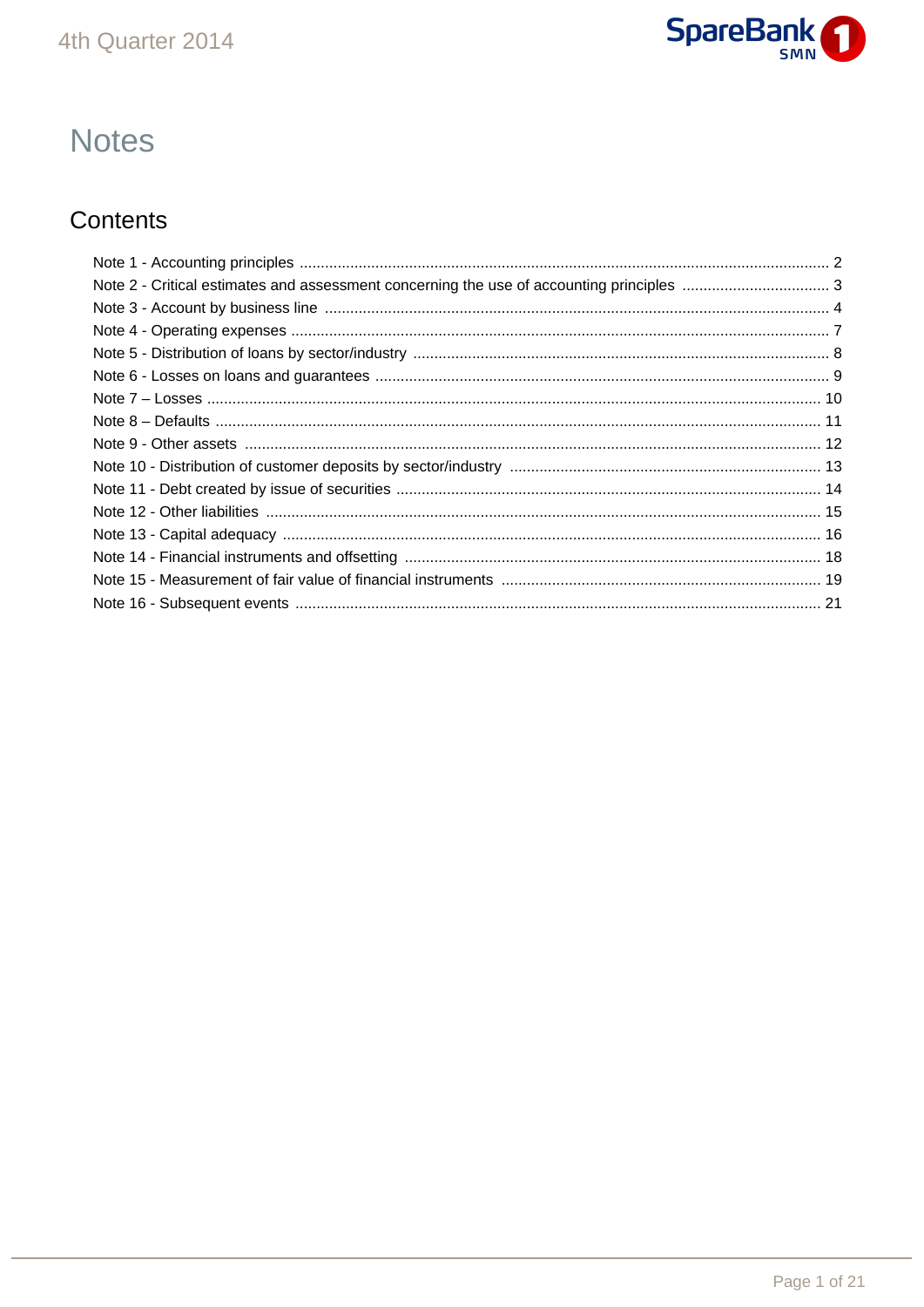

## Note 1 - Accounting principles

SpareBank 1 SMN prepares and presents its quarterly accounts in compliance with the Stock Exchange Regulations, Stock Exchange Rules and International Financial Reporting Standards (IFRS) approved by EU, including IAS 34, Interim Financial Reporting. As from 2007 the company accounts are also prepared and presented under IFRS. This entails that investments in associates and subsidiaries are recognised using the cost method. For this reason results recorded by associates and subsidiaries are not included in the parent bank's accounts.

The quarterly accounts do not include all the information required in a complete set of annual financial statements and should be read in conjunction with the annual accounts for 2013. Further, the Group has in this quarterly report used the same accounting principles and calculation methods as in the latest annual report and accounts, except:

**IFRS 10** – Consolidated Financial Statements. This standard deals with defining "subsidiary", and gives more weight to actual control than earlier rules. Control exists only where an investor has power over relevant activities of the investee, exposure to variable returns, and in addition the ability to use its power to affect the investee's returns. In cases where loan terms are breached, the Bank will consider whether it has achieved genuine power under IFRS 10. The standard is implemented from 1 January 2014.

**IFRS 11** – Joint Arrangements replaces IAS 31 and SIC-13. IFRS 11 removes the opportunity to apply proportional consolidation for jointly-controlled entities. The Bank has considered the effect of the new standard, in particular in relation to the alliance SpareBank 1 Banksamarbeidet DA, and concluded that it will not be of essential significance for the Group's reporting. The standard is implemented from 1 January 2014.

**IFRS 12** – Disclosure of Interests in Other Entities. This standard extends the disclosure requirement in next year's annual accounts as regards investments in subsidiaries, associates, jointly controlled entities and structured entities. The standard is implemented from 1 January 2014.

**Amended IAS 27** – Separate Financial Statements and IAS 28 - Investments in Associates and Joint Ventures. Due to the introduction of IFRS 10, 11 and 12, the IASB has revised IAS 27 and IAS 28 which coordinate the standards with the new accounting standards. Following the revision, IAS 27 only regulates separate financial statements, while IAS 28 regulates investments in both associates and joint ventures that are to be accounted for using the equity method.

**Amendments to IAS 32** - offsetting financial assets and financial liabilities. The amendment to this standard concerns the presentation of financial assets and liabilities and does not entail significant changes in the offsetting of financial assets and liabilities in the financial statements.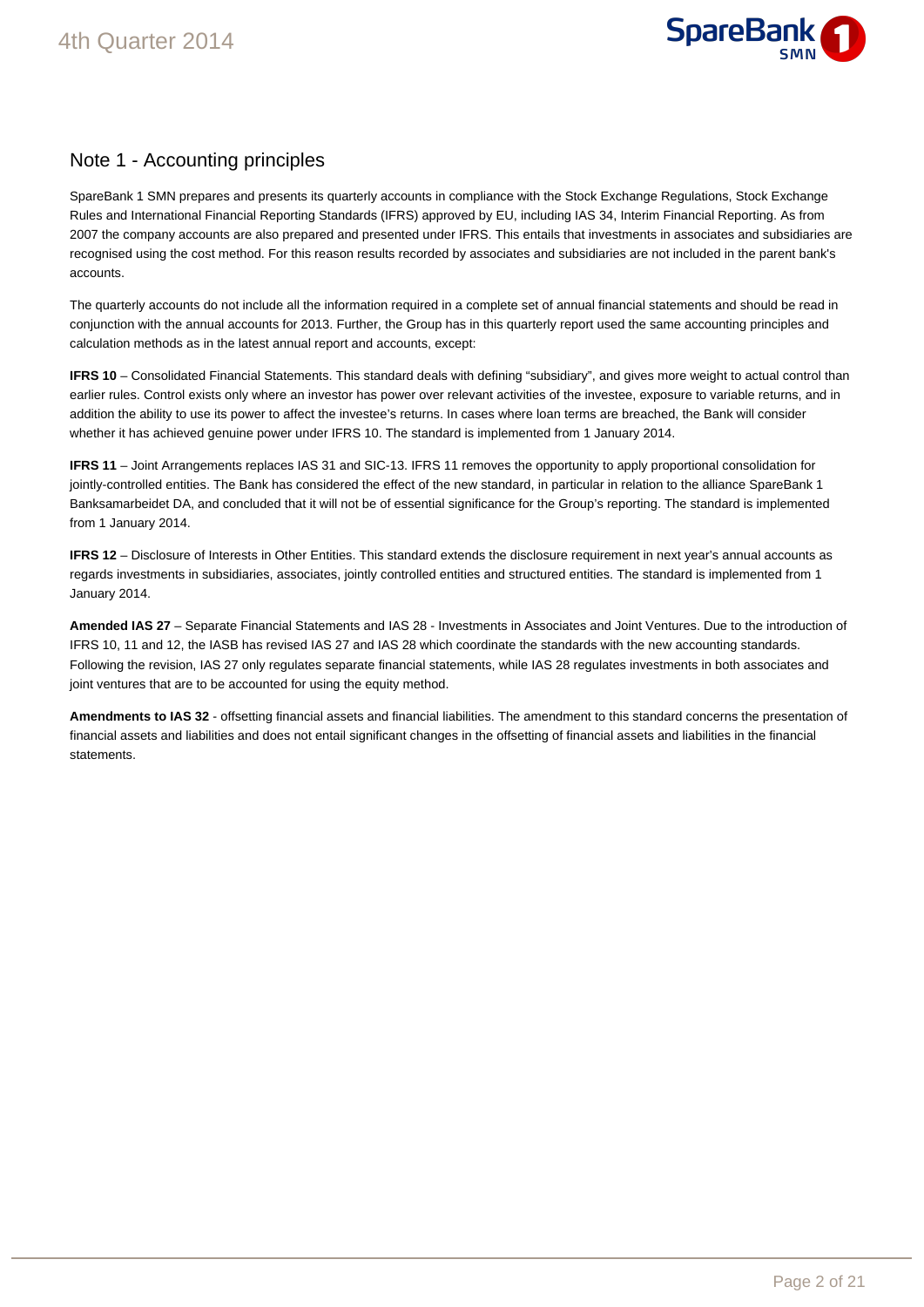

### Note 2 - Critical estimates and assessment concerning the use of accounting principles

When it prepares the consolidated accounts the management team makes estimates, discretionary assessments and assumptions which influence the application of accounting principles. This accordingly affects recognised amounts for assets, liabilities, revenues and expenses. Last year's annual accounts give a closer explanation of significant estimates and assumptions in Note 4 Critical estimates and assessments concerning the use of accounting principles.

#### **Nets Holding AS**

SpareBank 1 SMN sold its stake in Nets Holding AS in July 2014. The stake was 2.2 per cent, corresponding to 4,028,773 shares. The shares were recognised at fair value through profit and loss. The realised capital gain including agio was NOK 155.6m. In addition, received dividends worth NOK 8.8m were taken to income.

#### **Pensions**

A new calculation has been done of the group's pension liabilities as at 31 December 2014. For a further description of the various pension schemes, see note 25 in the 2013 annual report. The group's pension liabilities are accounted for under IAS 19R. Estimate variances are therefore directly reflected in equity capital and are presented under other incomes and expenses.

|                                         | 31 Dec  | 1 Januarv | 31 Dec    |
|-----------------------------------------|---------|-----------|-----------|
| <b>Actuarial assumptions</b>            | 2013    | 2014      | 2014      |
| Discount rate                           | 4.00%   | 4.00 %    | 2.30%     |
| Expected rate of return on plan assets  | 4.00%   | 4.00 %    | 2.30%     |
| Expected future wage and salary growth  | 3.50%   | 3.50%     | 2.50%     |
| Expected adjustment on basic amount (G) | 3.50%   | 3.50%     | 2.50%     |
| Expected increase in current pension    | 0.60%   | 0.60%     | $0.00 \%$ |
| Employers contribution                  | 14.10 % | 14.10 %   | 14.10 %   |

| Demographic assumptions: |                                    |
|--------------------------|------------------------------------|
| Mortality base table     | K2013 BE                           |
| Disability               | <b>IR73</b>                        |
| Voluntary exit           | 2 % til 50 year, 0 % after 50 year |

| Movement in net pension liability in the balance sheet Group (NOKm) | Funded                   | Unfunded | Total |
|---------------------------------------------------------------------|--------------------------|----------|-------|
| Net pension liability in the balance sheet 1.1                      | $-107$                   | 27       | $-79$ |
| OCI accounting 1 Jan                                                | -5                       |          | -5    |
| OCI accounting 30 June                                              | 117                      |          | 118   |
| Net defined-benefit costs in profit and loss account                | 25                       |          | 27    |
| Paid in pension premium, defined-benefit schemes                    | -30                      |          | $-30$ |
| Paid in pension premium, defined-benefit plan                       | $\overline{\phantom{a}}$ | -5       | -5    |
| Net pension liability in the balance sheet 31 December 2014         |                          | 25       | 26    |

| Net pension liability in the balance sheet Group (NOKm)                   | 31 Dec<br>2014 | 31 Dec<br>2013 |
|---------------------------------------------------------------------------|----------------|----------------|
| Net present value of pension liabilities in funded schemes                | 768            | 638            |
| Estimated value of pension assets                                         | $-746$         | $-721$         |
| Net pension liability in the balance sheet before employer's contribution | 22             | -83            |
| Employers contribution                                                    |                | $\overline{4}$ |
| Net pension liability in the balance sheet                                | 26             | -79            |

| Pension cost 30 December 2014 Group (NOKm)                                                | 31 Dec<br>2014 | 31 Dec<br>2013 |
|-------------------------------------------------------------------------------------------|----------------|----------------|
| Present value of pension accumulated in the year                                          | 26             | 22             |
| Net interest income                                                                       |                | $-4$           |
| Net pension cost related to defined plans, incl unfunded pension commitment               | 23             | 18             |
| Empolyer's contribution subject to accrual accounting                                     |                | $\overline{4}$ |
| Cost of defined contribution pension and early retirement pension scheme, new arrangement | 35             | 30             |
| <b>Total pension cost</b>                                                                 | 62             | 52             |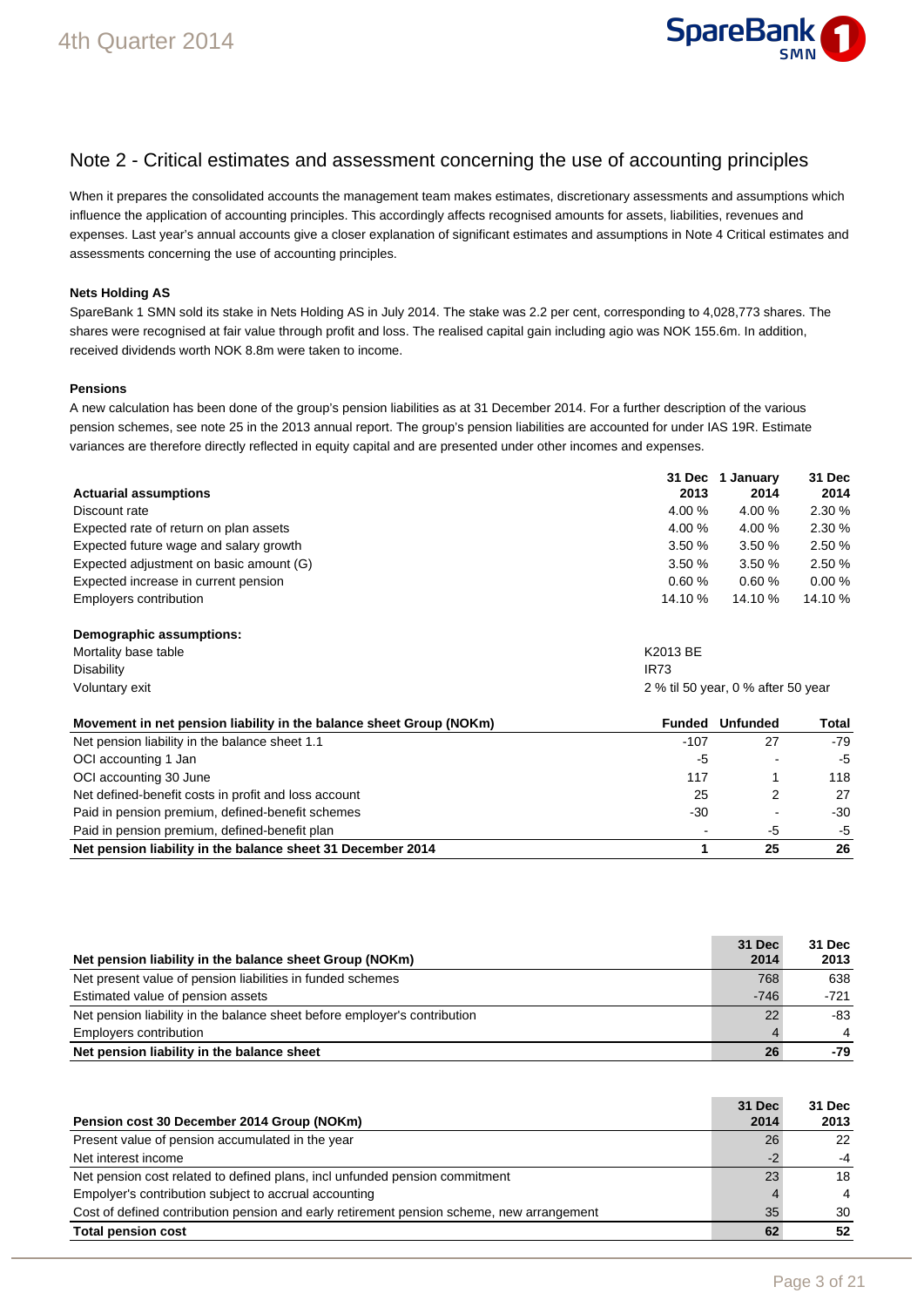

### Note 3 - Account by business line

As from 1 January 2014 the Bank's SMB portfolio is split up and assigned to Retail Banking and Corporate Banking respectively. Limited companies are transferred to Corporate Banking. Sole proprietorships, agricultural customers and associations etc are transferred to Retail Banking. Historical data have not been reworked owing to the difficulty of reconstructing such data at a sufficiently precise level.

For the subsidiaries the figures refer to the respective company accounts, while for joint ventures incorporated by the equity method the Group's profit share is stated, after tax, as well as book value of the investment at group level.

| Group 31 December 2014             |           |          |                          |                          |           |                          |                 |                |                                   |                |
|------------------------------------|-----------|----------|--------------------------|--------------------------|-----------|--------------------------|-----------------|----------------|-----------------------------------|----------------|
|                                    |           |          |                          |                          |           | SB <sub>1</sub>          |                 |                |                                   |                |
| <b>Profit and loss account</b>     |           |          |                          |                          |           | SB1 Finans Regnskaps-    | SB <sub>1</sub> | <b>BN</b>      |                                   |                |
| (NOKm)                             | <b>RM</b> |          | <b>CM Markets</b>        | EM <sub>1</sub>          | <b>MN</b> |                          |                 |                | huset SMN Gruppen Bank Uncollated | Total          |
| Net interest                       | 873       | 840      | -9                       | 5                        | 130       | 6                        |                 |                | $-55$                             | 1,790          |
| Interest from allocated capital    | 40        | 67       | $-0$                     |                          |           | $\overline{\phantom{a}}$ |                 |                | $-107$                            |                |
| <b>Total interest income</b>       | 913       | 906      | -9                       | 5                        | 130       | 6                        |                 |                | $-162$                            | 1,790          |
| Commission income and other        |           |          |                          |                          |           |                          |                 |                |                                   |                |
| income                             | 762       | 159      | 19                       | 359                      | $-4$      | 182                      |                 |                | 35                                | 1,512          |
| Net return on financial            |           |          |                          |                          |           |                          |                 |                |                                   |                |
| investments ***)                   | 1         | 29       | 27                       |                          |           | $\blacksquare$           | 358             | 93             | 212                               | 720            |
| Total income *)                    | 1,675     | 1,095    | 37                       | 364                      | 126       | 188                      | 358             | 93             | 85                                | 4,021          |
| <b>Total operating expenses</b>    | 809       | 318      | 58                       | 313                      | 50        | 148                      | $\blacksquare$  | $\blacksquare$ | 93                                | 1,789          |
| <b>Ordinary operating profit</b>   | 867       | 777      | $-21$                    | 51                       | 75        | 40                       | 358             | 93             | $-7$                              | 2,232          |
| Loss on loans, guarantees etc.     | 6         | 77       | $\overline{\phantom{a}}$ | $\overline{\phantom{a}}$ | 8         | $\blacksquare$           |                 | $\overline{a}$ | $-2$                              | 89             |
| <b>Result before tax including</b> |           |          |                          |                          |           |                          |                 |                |                                   |                |
| held for sale                      | 861       | 699      | $-21$                    | 51                       | 68        | 40                       | 358             | 93             | -6                                | 2,144          |
| Post-tax return on equity**)       | 19.2%     | 10.0%    |                          |                          |           |                          |                 |                |                                   | 15.1%          |
| <b>Balance (NOKm)</b>              |           |          |                          |                          |           |                          |                 |                |                                   |                |
| Loans and advances to              |           |          |                          |                          |           |                          |                 |                |                                   |                |
| customers                          | 78,322    | 37,205   |                          |                          | 3,637     |                          |                 |                |                                   | 1,032 120,196  |
| Adv. of this to SB1 Boligkreditt   |           |          |                          |                          |           |                          |                 |                |                                   |                |
| and SB1 Næringskreditt             | $-28,490$ | $-1,366$ |                          |                          |           |                          |                 |                | -1                                | $-29,857$      |
| Individual allowance for           |           |          |                          |                          |           |                          |                 |                |                                   |                |
| impairment on loan                 | $-25$     | $-139$   |                          |                          | -8        |                          |                 |                | -0                                | $-172$         |
| Group allowance for impairment     |           |          |                          |                          |           |                          |                 |                |                                   |                |
| on loan                            | $-90$     | $-188$   |                          |                          | $-16$     |                          |                 |                | $-0$                              | $-295$         |
| Other assets                       | 270       | 124      | $\overline{a}$           | 284                      | 11        | 139                      |                 | 1,421 1,201    | 32,723                            | 36,175         |
| <b>Total assets</b>                | 49,987    | 35,636   | $\blacksquare$           | 284                      | 3,625     | 139                      | 1,421           | 1,201          |                                   | 33,754 126,047 |
|                                    |           |          |                          |                          |           |                          |                 |                |                                   |                |
| Deposits to customers              | 31,571    | 28,181   |                          |                          |           |                          |                 |                | 2.449                             | 62,201         |
| Other liabilities and equity       | 18,416    | 7,454    | $\overline{\phantom{0}}$ | 284                      | 3,625     | 139                      |                 | 1,421 1,201    | 31,305                            | 63,846         |
| <b>Total liabilites</b>            | 49,987    | 35,636   | $\overline{\phantom{0}}$ | 284                      | 3,625     | 139                      |                 | 1,421 1,201    |                                   | 33,754 126,047 |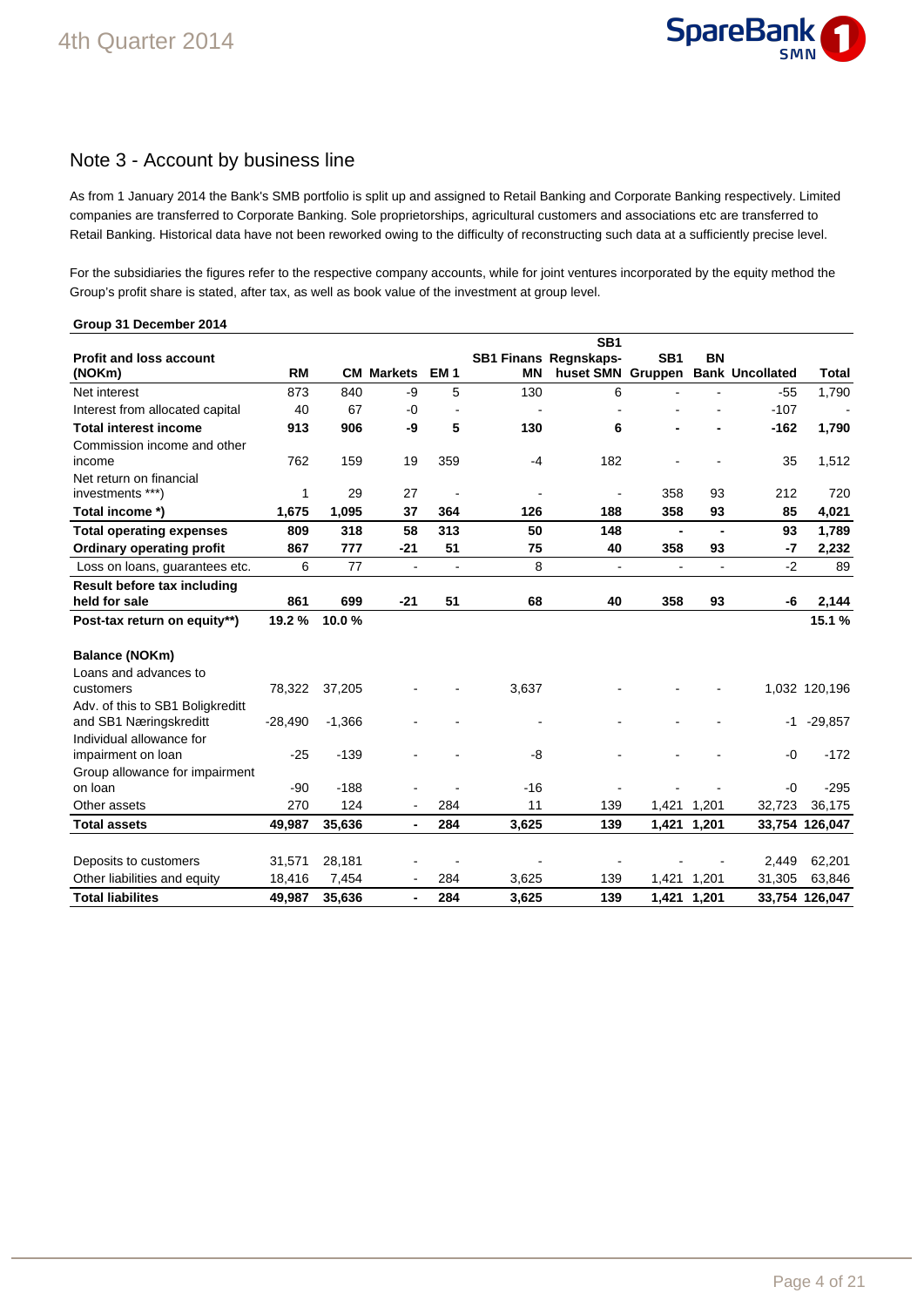## 4th Quarter 2014



### **Group 31 December 2013**

|                                       |           |        |                               |                              |                 |       | SB <sub>1</sub>                   |     |             |        |                |
|---------------------------------------|-----------|--------|-------------------------------|------------------------------|-----------------|-------|-----------------------------------|-----|-------------|--------|----------------|
| <b>Profit and loss</b>                |           |        | Group                         |                              |                 |       | <b>SB1 Finans Regnskaps-</b>      | SB1 | ΒN          |        |                |
| account (NOKm)                        | <b>RM</b> |        | <b>SME Corporates Markets</b> |                              | EM <sub>1</sub> | ΜN    | huset SMN Gruppen Bank Uncollated |     |             |        | <b>Total</b>   |
| Net interest<br>Interest from         | 630       | 284    | 695                           | 5                            | $\overline{7}$  | 118   | -0                                |     |             | $-122$ | 1,616          |
| allocated capital                     | 11        | 3      | 34                            | $-1$                         |                 |       |                                   |     |             | $-47$  | ÷,             |
| <b>Total interest</b>                 |           |        |                               |                              |                 |       |                                   |     |             |        |                |
| income                                | 641       | 286    | 729                           | 4                            | $\overline{7}$  | 118   | -0                                |     |             | $-170$ | 1,616          |
| Commission income<br>and other income | 704       | 79     | 91                            | 29                           | 368             | -3    | 133                               |     |             | 62     | 1,463          |
| Net return on<br>financial            |           |        |                               |                              |                 |       |                                   |     |             |        |                |
| investments ***)                      | 1         | 1      | 49                            | 40                           |                 | 0     | -0                                | 210 | 91          | 141    | 531            |
| Total income *)                       | 1,346     | 366    | 869                           | 73                           | 375             | 116   | 132                               | 210 | 91          | 33     | 3,610          |
| <b>Total operating</b>                |           |        |                               |                              |                 |       |                                   |     |             |        |                |
| expenses                              | 641       | 156    | 257                           | 85                           | 314             | 45    | 118                               |     |             | 103    | 1,722          |
| <b>Ordinary operating</b>             |           |        |                               |                              |                 |       |                                   |     |             |        |                |
| profit                                | 705       | 210    | 612                           | -13                          | 61              | 70    | 14                                | 210 | 91          | $-71$  | 1,888          |
| Loss on loans,<br>guarantees etc.     | 6         | 5      | 71                            |                              |                 | 20    |                                   |     |             | $-1$   | 101            |
| <b>Result before tax</b>              |           |        |                               |                              |                 |       |                                   |     |             |        |                |
| including held for                    |           |        |                               |                              |                 |       |                                   |     |             |        |                |
| sale                                  | 699       | 205    | 541                           | $-13$                        | 61              | 51    | 14                                | 210 | 91          | $-70$  | 1,788          |
| Post-tax return on                    |           |        |                               |                              |                 |       |                                   |     |             |        |                |
| equity**)                             | 31.6%     | 24.0%  | 10.5%                         | 1.1%                         |                 |       |                                   |     |             |        | 13.3%          |
| Balance (NOKm)                        |           |        |                               |                              |                 |       |                                   |     |             |        |                |
| Loans and                             |           |        |                               |                              |                 |       |                                   |     |             |        |                |
| advances to                           |           |        |                               |                              |                 |       |                                   |     |             |        |                |
| customers                             | 64,156    | 9,055  | 31,920                        |                              |                 | 3,291 |                                   |     |             |        | 3,631 112,052  |
| Adv. of this to                       |           |        |                               |                              |                 |       |                                   |     |             |        |                |
| SpareBank 1                           |           |        |                               |                              |                 |       |                                   |     |             |        |                |
| <b>Boligkreditt</b>                   | $-30,204$ | $-421$ | $-1,110$                      |                              |                 |       |                                   |     |             | 0      | $-31,735$      |
| Individual allowance                  |           |        |                               |                              |                 |       |                                   |     |             |        |                |
| for impairment on<br>loan             | $-28$     | $-15$  | $-122$                        |                              |                 | $-23$ |                                   |     |             | 15     | $-173$         |
| Group allowance for                   |           |        |                               |                              |                 |       |                                   |     |             |        |                |
| impairment on loan                    | $-73$     | $-30$  | $-175$                        |                              |                 | $-16$ |                                   |     |             | $-0$   | $-295$         |
| Other assets                          | 501       | 35     | 306                           | $\blacksquare$               | 291             | 12    | 105                               |     | 1,113 1,188 | 31,961 | 35,511         |
| <b>Total assets</b>                   | 34,351    | 8,623  | 30,818                        | $\blacksquare$               | 291             | 3,264 | 105                               |     | 1,113 1,188 |        | 35,607 115,360 |
|                                       |           |        |                               |                              |                 |       |                                   |     |             |        |                |
|                                       |           |        |                               |                              |                 |       |                                   |     |             |        |                |
| Deposits to                           |           |        |                               |                              |                 |       |                                   |     |             |        |                |
| customers                             | 24,459    | 8,734  | 21,544                        |                              |                 |       |                                   |     |             | 1,337  | 56,074         |
| Other liabilities and<br>equity       | 9,893     | $-111$ | 9,274                         |                              | 291             | 3,264 | 105                               |     | 1,113 1,188 | 34,270 | 59,286         |
| <b>Total liabilites</b>               | 34,351    | 8,623  | 30,818                        | $\qquad \qquad \blacksquare$ | 291             | 3,264 | 105                               |     | 1,113 1,188 |        | 35,607 115,360 |
|                                       |           |        |                               |                              |                 |       |                                   |     |             |        |                |

\*) A portion of capital market income (Markets) is distributed on RM and CM

\*\*) As from the third quarter 2014, calculation of capital employed in Retail Banking and Corporate Banking is based on regulatory capital. This capital is grossed up to 13.5% to be in line with the capital plan. Figures for 2013 are not adjusted as a result of this.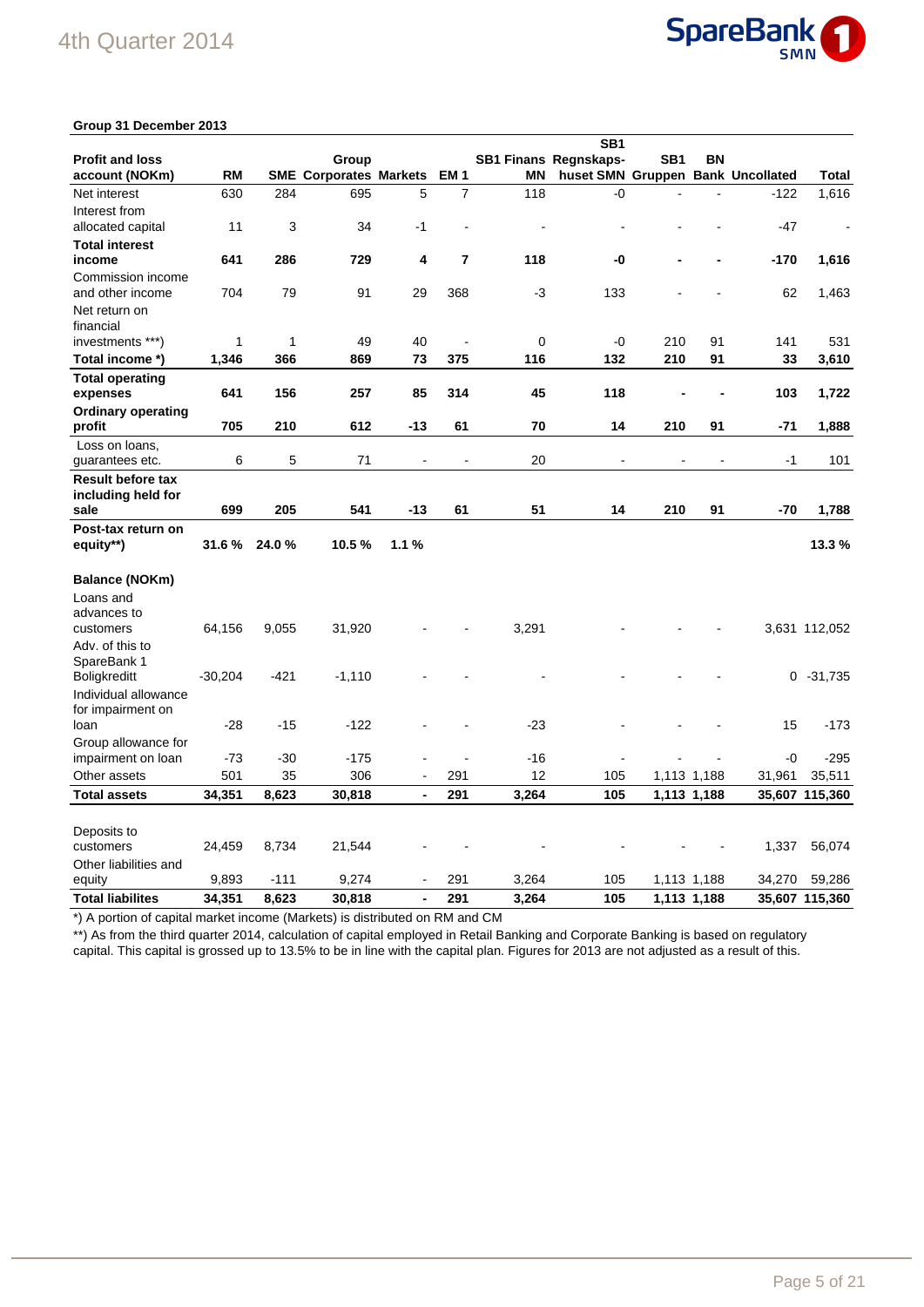## 4th Quarter 2014



| ***) Specification of net return on financial investments (NOKm) | 31 Dec<br>2014 | 31 Dec<br>2013 |
|------------------------------------------------------------------|----------------|----------------|
| Capital gains/dividends, shares                                  | 202            | 114            |
| Bonds and derivatives                                            | $-66$          | $-40$          |
| Forex and fixed income business, Markets                         | 57             | 73             |
| Net return on financial investments                              | 193            | 147            |
| SpareBank 1 Gruppen                                              | 358            | 210            |
| SpareBank 1 Boligkreditt                                         | 38             | 40             |
| SpareBank 1 Næringskreditt                                       | 41             | 8              |
| <b>BN Bank</b>                                                   | 93             | 91             |
| SpareBank 1 Markets                                              | $-32$          | -1             |
| SpareBank 1 Kredittkort                                          | $\overline{2}$ |                |
| Companies owned by SpareBank 1 SMN Invest                        | 31             | 14             |
| Other companies                                                  | $-3$           | 23             |
| Income from investment in related companies                      | 527            | 384            |
| Total                                                            | 720            | 531            |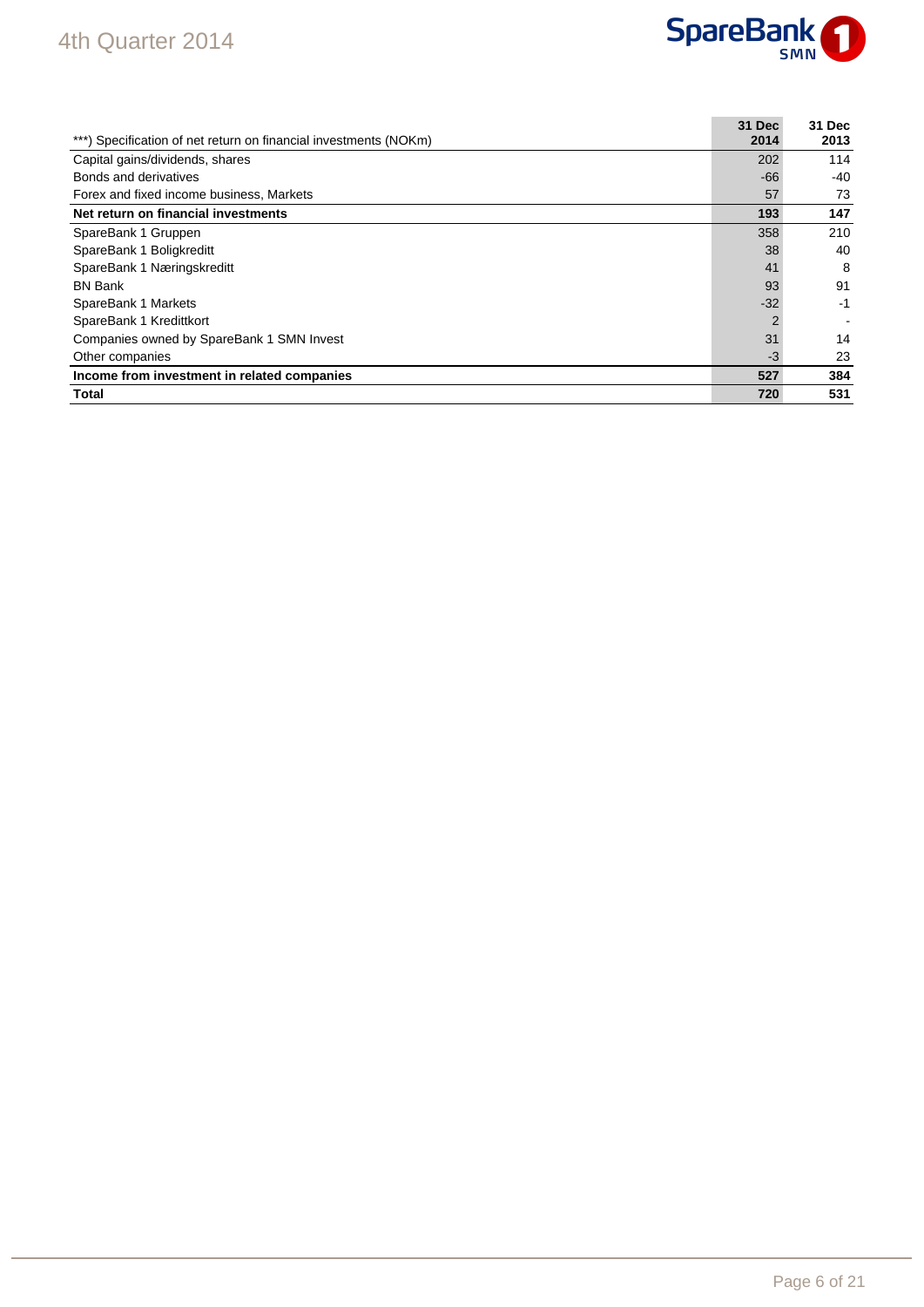

## Note 4 - Operating expenses

| <b>Parent bank</b> |                    |                                         | Group       |             |
|--------------------|--------------------|-----------------------------------------|-------------|-------------|
| 31 Dec 2013        | 31 Dec 2014 (NOKm) |                                         | 31 Dec 2014 | 31 Dec 2013 |
| 592                |                    | 645 Personnel expenses                  | 1,002       | 923         |
| 187                |                    | 199 IT costs                            | 223         | 206         |
| 24                 |                    | 21 Postage and transport of valuables   | 25          | 29          |
| 38                 |                    | 44 Marketing                            | 81          | 58          |
| 53                 |                    | 40 Ordinary depreciation                | 109         | 118         |
| 120                |                    | 119 Operating expenses, real properties | 93          | 118         |
| 58                 |                    | 66 Purchased services                   | 78          | 71          |
| 125                |                    | 131 Other operating expense             | 178         | 199         |
| 1,197              |                    | 1,265 Total other operating expenses    | 1,789       | 1.721       |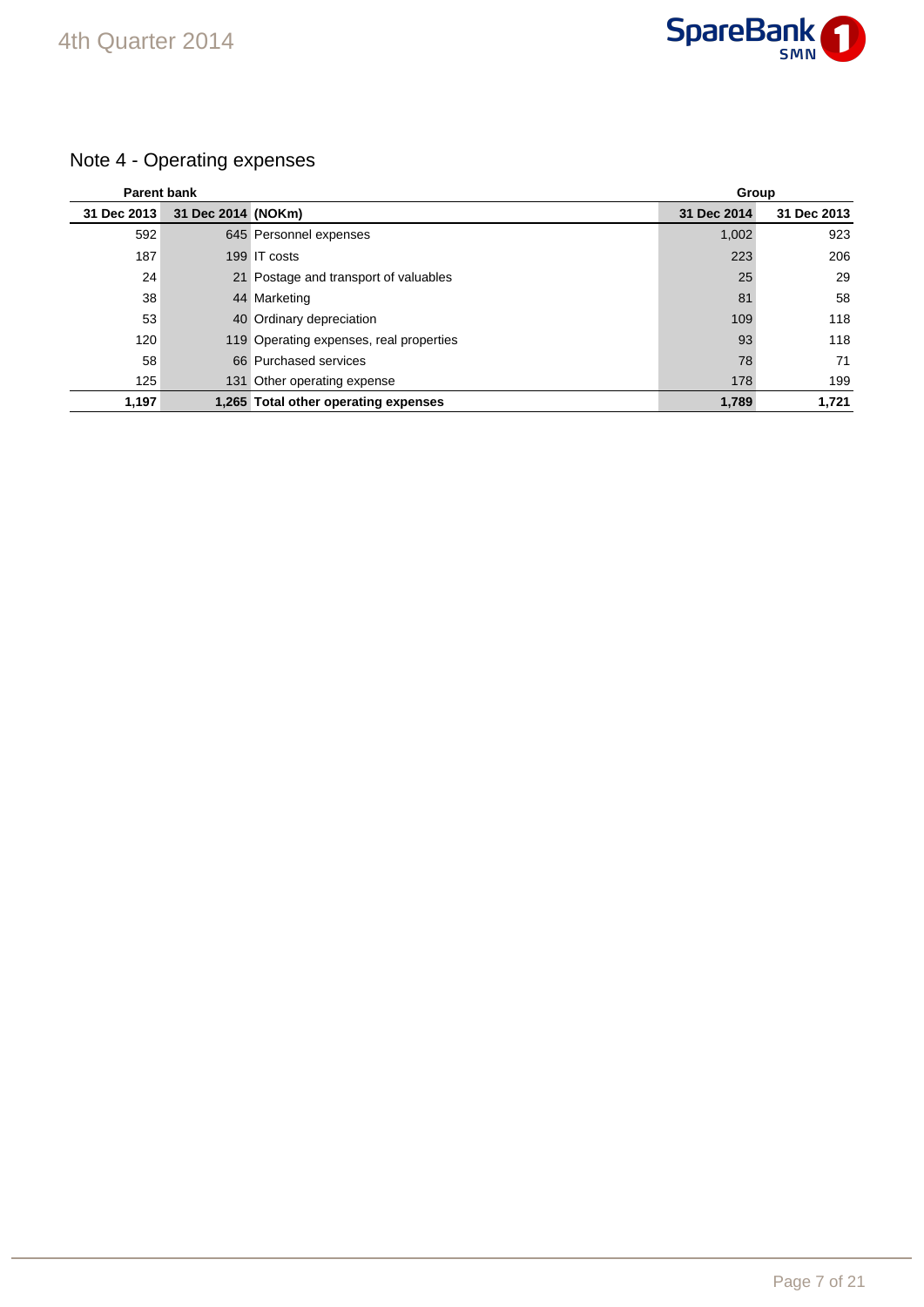

| <b>Parent bank</b> |                    |                                                                | Group       |             |
|--------------------|--------------------|----------------------------------------------------------------|-------------|-------------|
| 31 Dec 2013        | 31 Dec 2014 (NOKm) |                                                                | 31 Dec 2014 | 31 Dec 2013 |
| 6,208              |                    | 7,021 Agriculture, forestry, fisheries, hunting                | 7,137       | 6,359       |
| 2,334              |                    | 1,212 Sea farming industries                                   | 1,366       | 2,463       |
| 1,946              |                    | 2,060 Manufacturing                                            | 2,321       | 2,142       |
| 2,693              |                    | 3,211 Construction, power and water supply                     | 3,706       | 3,207       |
| 2,275              |                    | 2,501 Retail trade, hotels and restaurants                     | 2,663       | 2,442       |
| 5,395              |                    | 5,614 Maritime sector                                          | 5,636       | 5,402       |
| 12,048             |                    | 13,960 Property management                                     | 14,033      | 12,118      |
| 3,646              |                    | 3,435 Business services                                        | 3,671       | 3,867       |
| 2,284              |                    | 2,648 Transport and other services provision                   | 3,093       | 2,706       |
| 400                |                    | 280 Public administration                                      | 300         | 423         |
| 2,391              |                    | 2,249 Other sectors                                            | 2,267       | 2,409       |
| 41,620             |                    | 44,191 Gross Ioans in retail market                            | 46,192      | 43,537      |
| 67,146             |                    | 72,353 Wage earners                                            | 74,004      | 68,515      |
| 108,765            |                    | 116,544 Gross Ioans incl. SB1 Boligkreditt /SB1 Næringskreditt | 120,196     | 112,052     |
| 30,514             |                    | 28,393 SpareBank 1 Boligkreditt                                | 28,393      | 30,514      |
| 1,221              |                    | 1,463 SpareBank 1 Næringskreditt                               | 1,463       | 1,221       |
| 77,030             |                    | 86,687 Gross Ioans in balance sheet                            | 90,339      | 80,317      |

## Note 5 - Distribution of loans by sector/industry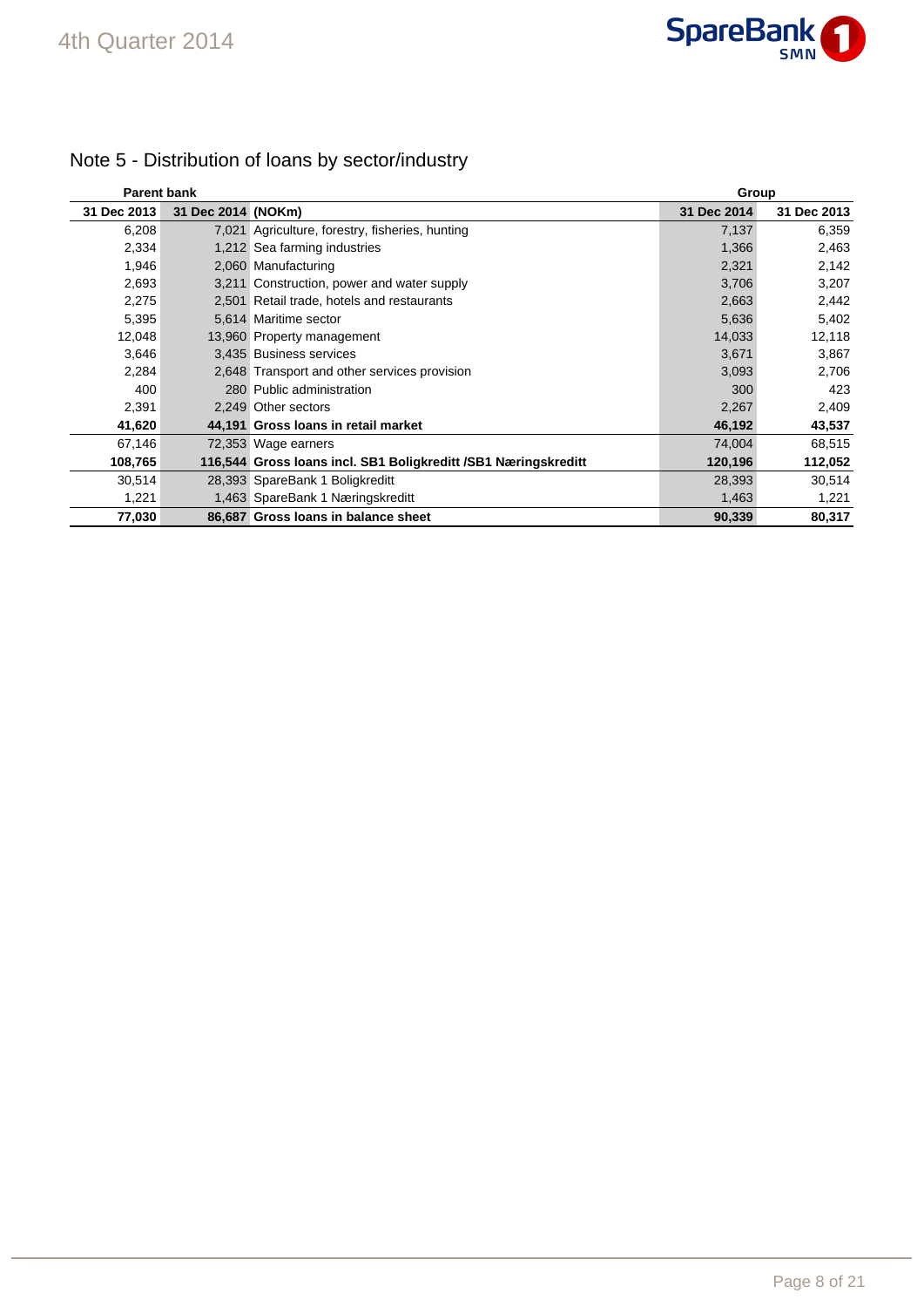

## Note 6 - Losses on loans and guarantees

| <b>Parent bank</b> |                    |                                                                     | Group       |             |  |
|--------------------|--------------------|---------------------------------------------------------------------|-------------|-------------|--|
| 31 Dec 2013        | 31 Dec 2014 (NOKm) |                                                                     | 31 Dec 2014 | 31 Dec 2013 |  |
| 22                 |                    | 14 Change in individual impairment losses provisions for the period | -1          | 29          |  |
|                    |                    | - Change in collective impairment losses provisions for the period  |             |             |  |
|                    |                    | Actual loan losses on commitments for which provisions have been    |             |             |  |
| 34                 |                    | 51 made                                                             | 66          | 40          |  |
|                    |                    | Actual loan losses on commitments for which no provision has been   |             |             |  |
| 39                 |                    | 28 made                                                             | 35          | 45          |  |
| $-13$              |                    | -10 Recoveries on commitments previously written-off                | $-11$       | $-14$       |  |
| 82                 |                    | 83 Losses of the year on loans and guarantees                       | 89          | 101         |  |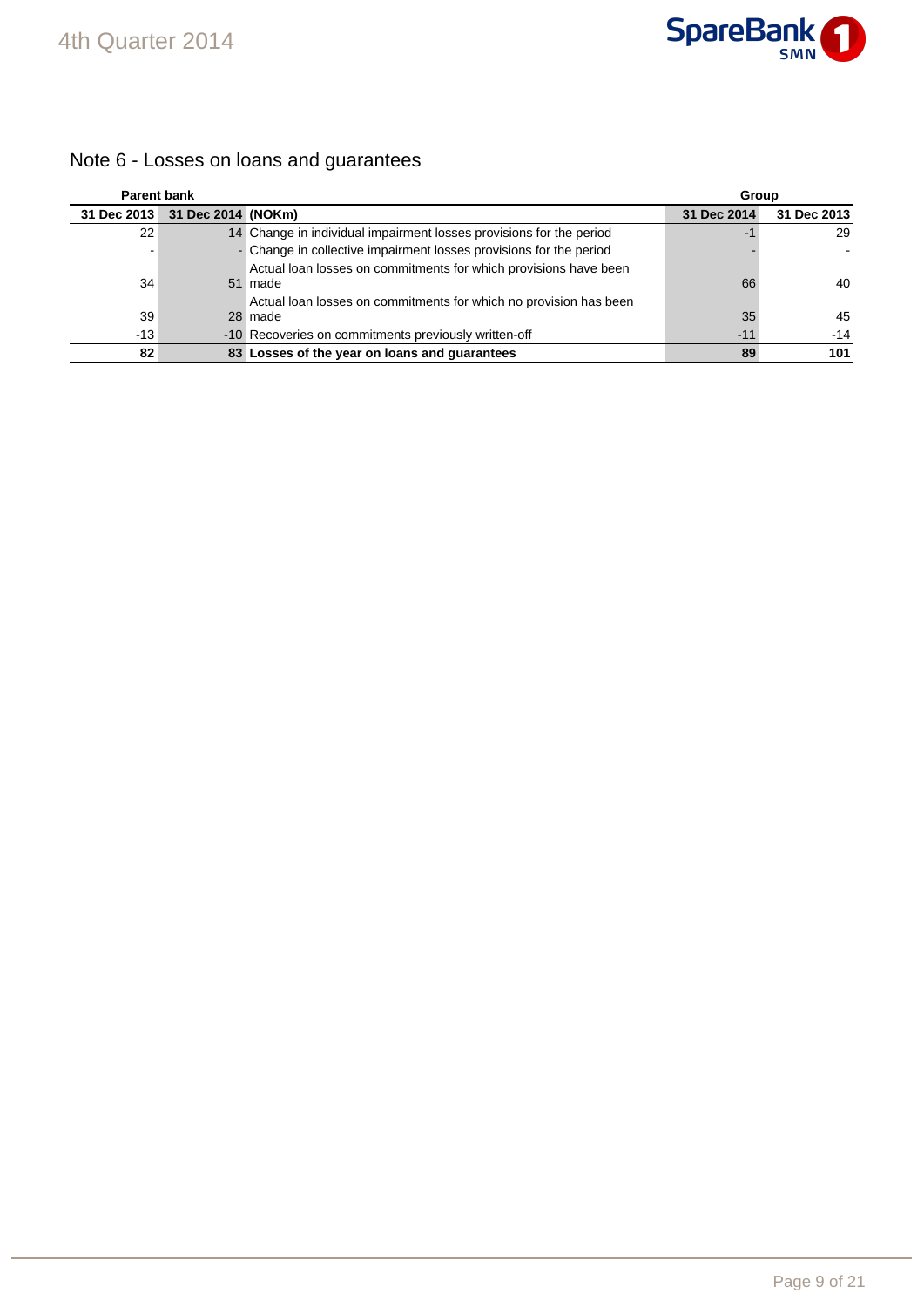

### Note 7 – Losses

|        | <b>Parent bank</b> |                                                                                              | Group  |        |
|--------|--------------------|----------------------------------------------------------------------------------------------|--------|--------|
| 31 Dec | 31 Dec             |                                                                                              | 31 Dec | 31 Dec |
| 2013   |                    | 2014 (NOKm)                                                                                  | 2014   | 2013   |
| 129    |                    | 150 Individual write-downs to cover loss on loans at 1.1 <sup>*</sup>                        | 173    | 144    |
| 12     |                    | 2 + Increased write-downs on provisions previously written down                              |        | 15     |
| 16     |                    | 19 - Reversal of provisions from previous periods                                            | 22     | 18     |
| 59     |                    | 83 + Write-downs on provisions not previously written down                                   | 84     | 72     |
|        |                    | - Actual losses during the period for which provisions for individual impairment losses have |        |        |
| 34     |                    | 51 been made previously                                                                      | 66     | 40     |
| 150    |                    | 164 Specification of loss provisions at end of period                                        | 172    | 173    |
| 73     |                    | 79 Actual losses                                                                             | 101    | 85     |

\*) Individually assessed impairment write-downs on guarantees, totalling NOK 1m, are shown in the balance sheet as a liability under 'Other liabilities'.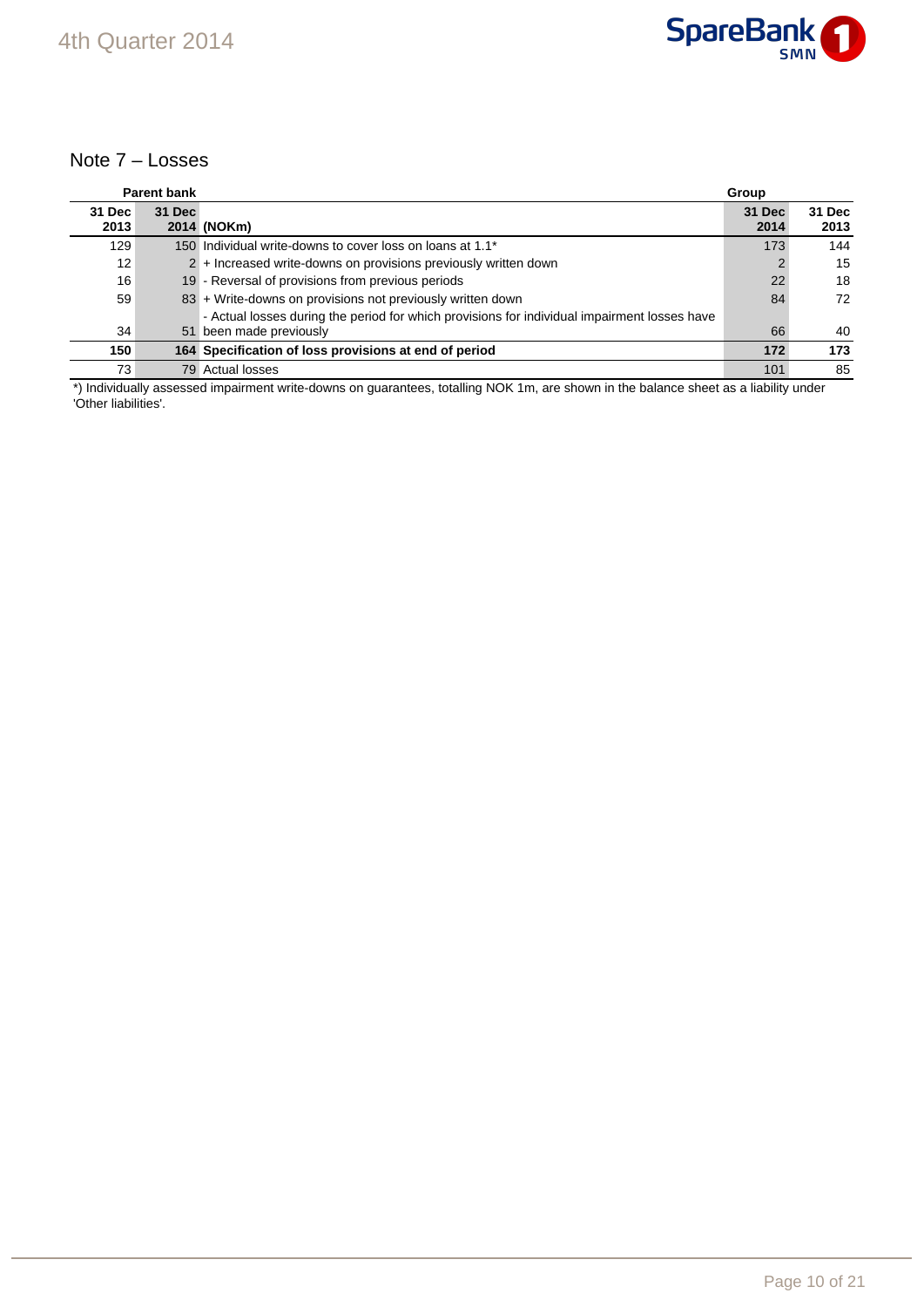

### Note 8 – Defaults

| <b>Parent bank</b> |                    |                                               | Group       |             |
|--------------------|--------------------|-----------------------------------------------|-------------|-------------|
| 31 Dec 2013        | 31 Dec 2014 (NOKm) |                                               | 31 Dec 2014 | 31 Dec 2013 |
|                    |                    | <b>Total defaults</b>                         |             |             |
| 311                |                    | 224 Loans in default for more than 90 days *) | 270         | 387         |
| 73                 | 63                 | - individual write-downs                      | 67          | 87          |
| 238                |                    | 162 Net defaults                              | 202         | 299         |
| 24 %               |                    | 28 % Provision rate                           | 25 %        | 23 %        |
|                    |                    | <b>Problem Loans</b>                          |             |             |
| 146                |                    | 208 Problem Ioans (not in default)            | 216         | 157         |
| 76                 | 101                | - individual write-downs                      | 105         | 86          |
| 70                 |                    | 107 Net problem loans                         | 112         | 71          |
| 52 %               |                    | 49 % Provision rate                           | 48 %        | 55 %        |

\*) There are no defaults that relates to loans in the guarantee portfolio taken over from BN Bank per Q4.

Any default in this portfolio will not entail loss for SpareBank 1 SMN.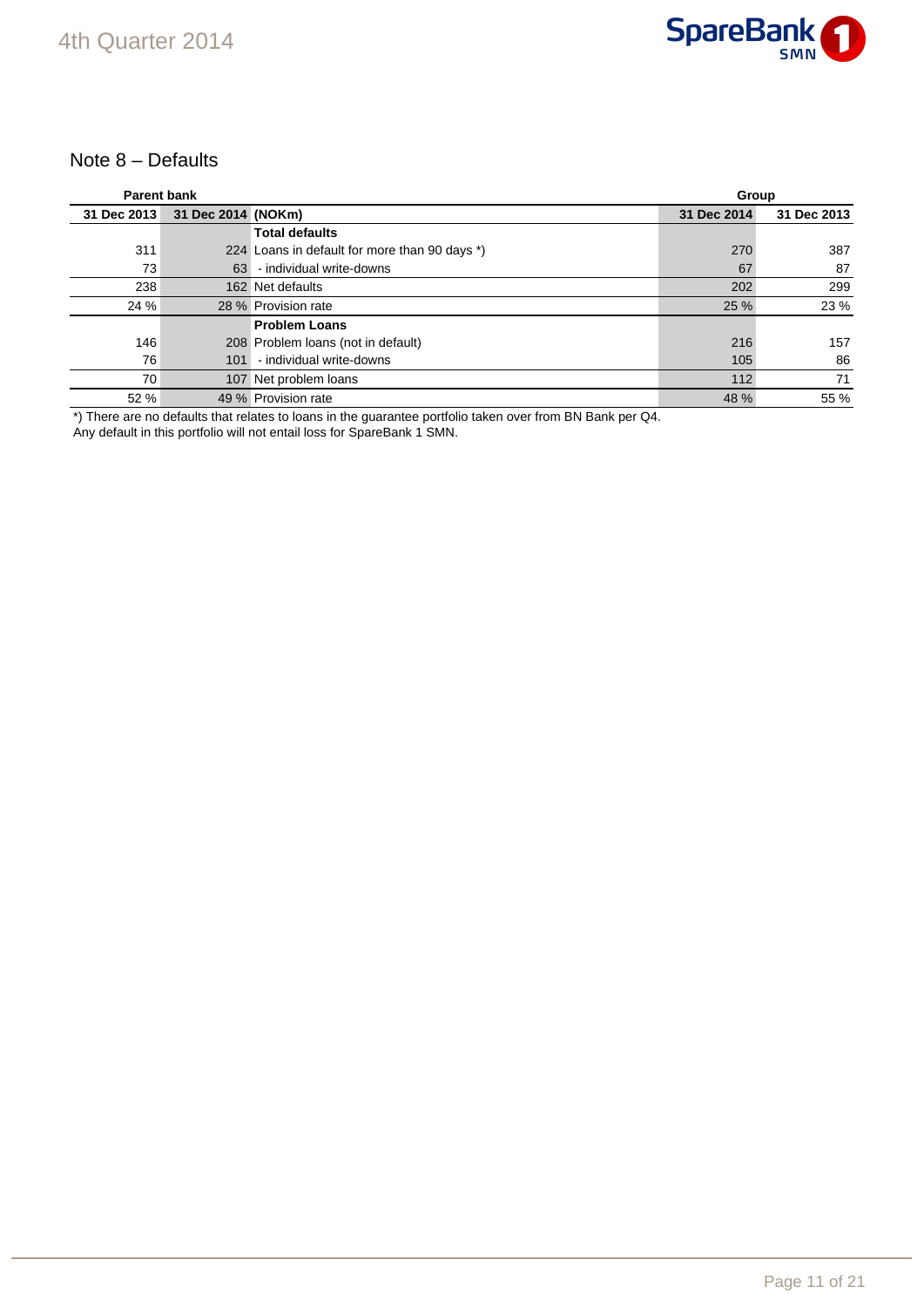

## Note 9 - Other assets

| <b>Parent bank</b> |                    |                                      | Group       |             |
|--------------------|--------------------|--------------------------------------|-------------|-------------|
| 31 Dec 2013        | 31 Dec 2014 (NOKm) |                                      | 31 Dec 2014 | 31 Dec 2013 |
|                    |                    | - Deferred tax benefit               | 44          | 18          |
| 170                |                    | 162 Fixed assets                     | 1,120       | 1,177       |
| 1,568              |                    | 1,536 Earned income not yet received | 1,546       | 1,591       |
| 207                |                    | 8 Accounts receivable, securities    | 8           | 207         |
| 82                 |                    | 6 Pensions                           |             | 82          |
| 83                 |                    | 92 Other assets                      | 294         | 269         |
| 2,110              |                    | 1,804 Total other assets             | 3.019       | 3.344       |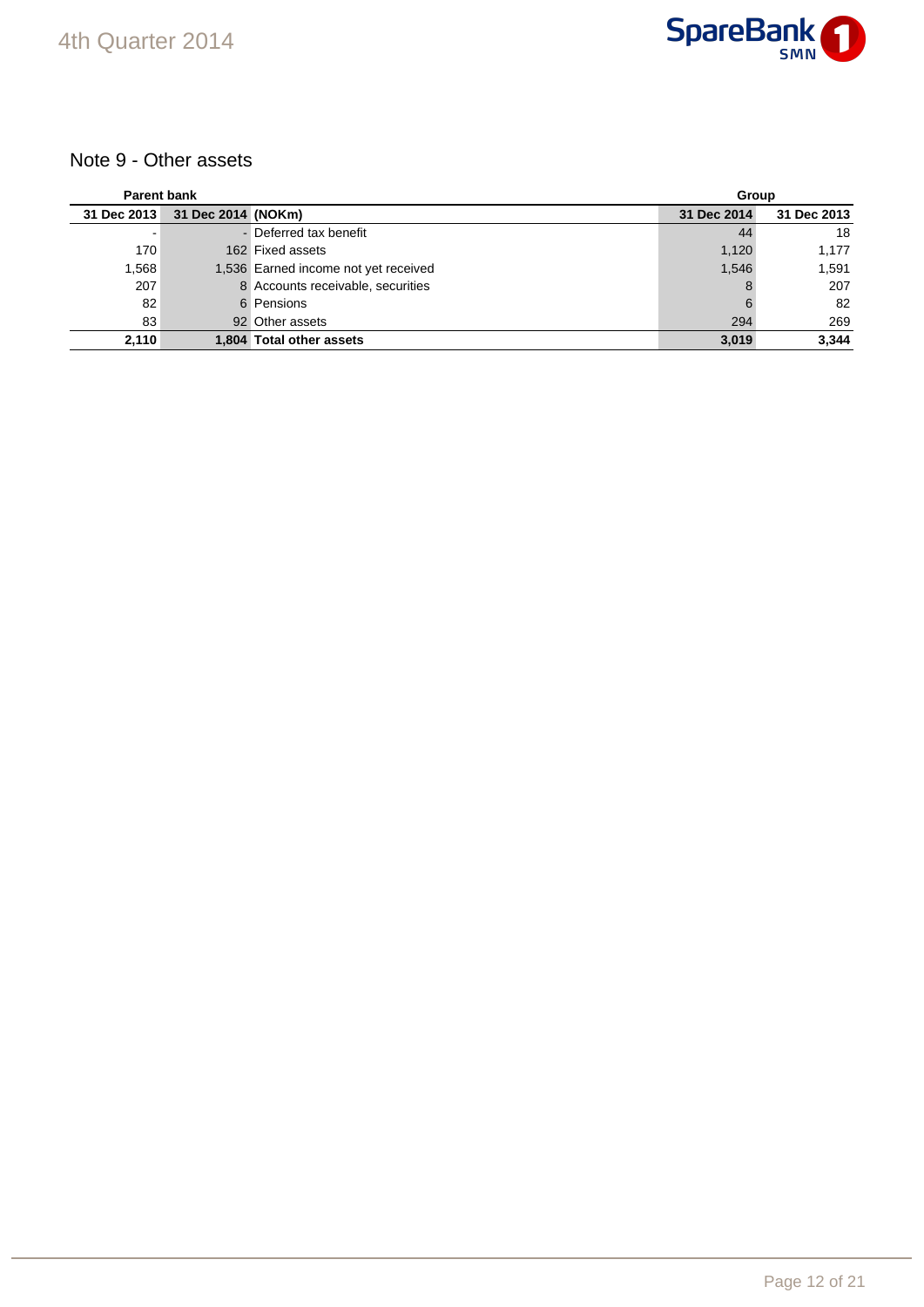

| <b>Parent bank</b> |                    |                                                 |             | Group       |  |
|--------------------|--------------------|-------------------------------------------------|-------------|-------------|--|
| 31 Dec 2013        | 31 Dec 2014 (NOKm) |                                                 | 31 Dec 2014 | 31 Dec 2013 |  |
| 2,059              |                    | 2,353 Agriculture, forestry, fisheries, hunting | 2,353       | 2,059       |  |
| 406                |                    | 402 Sea farming industries                      | 402         | 406         |  |
| 1,239              |                    | 2,357 Manufacturing                             | 2,357       | 1,239       |  |
| 1,808              |                    | 2,117 Construction, power and water supply      | 2,117       | 1,808       |  |
| 4,313              |                    | 4,220 Retail trade, hotels and restaurants      | 4,220       | 4,313       |  |
| 2,150              |                    | 2.346 Maritime sector                           | 2,346       | 2,150       |  |
| 4,142              |                    | 4,050 Property management                       | 3,918       | 4,033       |  |
| 4,885              |                    | 4.539 Business services                         | 4,539       | 4,885       |  |
| 4,320              |                    | 4,487 Transport and other services provision    | 4,130       | 3,999       |  |
| 4,723              |                    | 5,254 Public administration                     | 5,254       | 4,723       |  |
| 2,620              |                    | 4,120 Other sectors                             | 4,087       | 2,594       |  |
| 32,666             | 36,245 Total       |                                                 | 35,722      | 32,209      |  |
| 23,865             |                    | 26,479 Wage earners                             | 26,479      | 23,865      |  |
| 56,531             |                    | 62,723 Total deposits                           | 62,201      | 56,074      |  |

## Note 10 - Distribution of customer deposits by sector/industry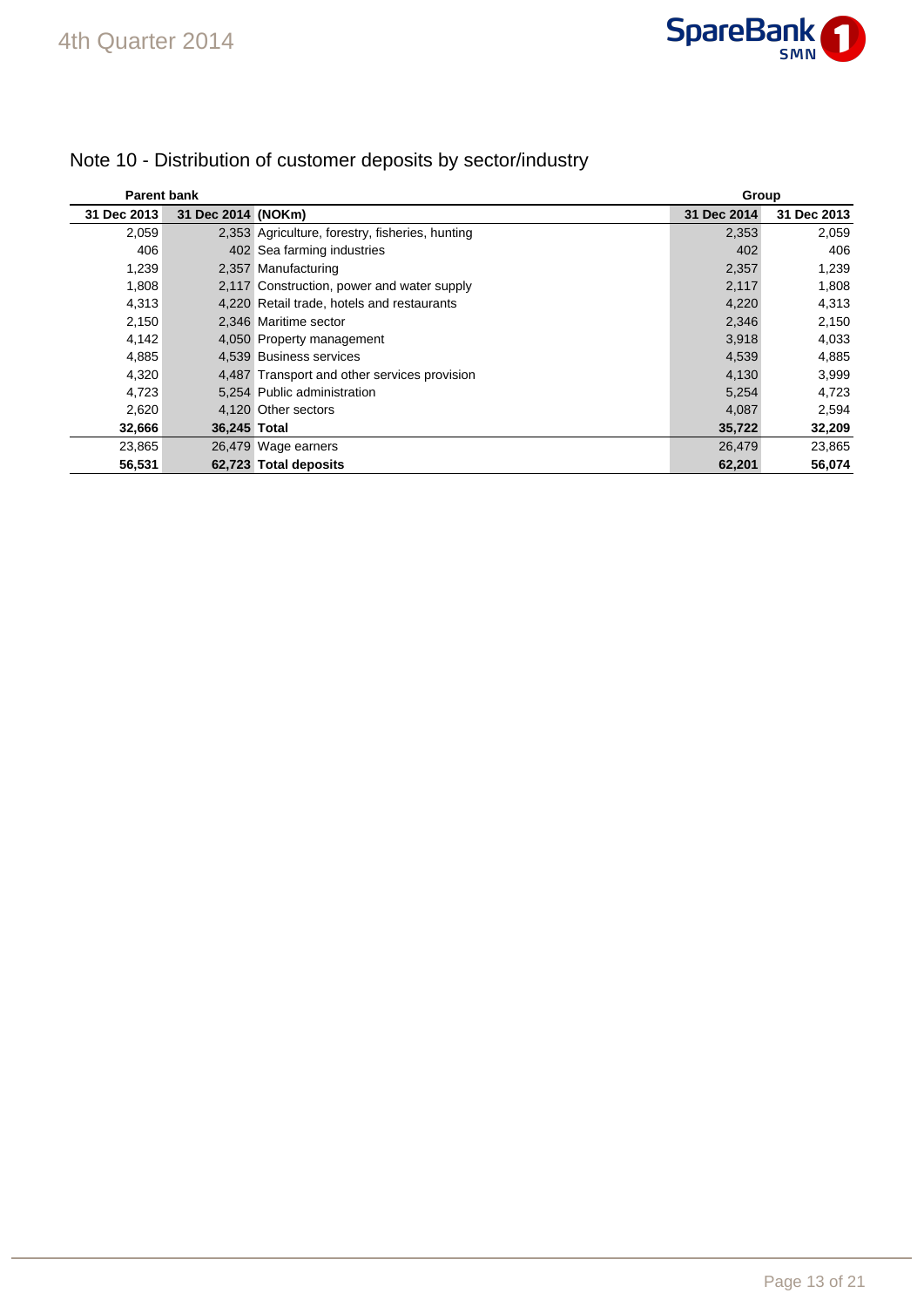

## Note 11 - Debt created by issue of securities

| <b>Parent bank</b> |                    |                                                | Group       |             |
|--------------------|--------------------|------------------------------------------------|-------------|-------------|
| 31 Dec 2013        | 31 Dec 2014 (NOKm) |                                                | 31 Dec 2014 | 31 Dec 2013 |
| 2,750              |                    | 820 Short-term debt instruments, nominal value | 820         | 2,750       |
| 30.718             |                    | 30,981 Bond debt, nominal value                | 30.981      | 30.718      |
| 294                |                    | 830 Value adjustments                          | 830         | 294         |
| 33.762             | 32,632 Total       |                                                | 32,632      | 33,762      |

### **Change in securities debt, subordinated debt and hybrid equity (NOKm)**

|                                                    | <b>31 Dec</b>         |       | <b>Fallen</b><br>due/                           | Other            | 31 Dec         |
|----------------------------------------------------|-----------------------|-------|-------------------------------------------------|------------------|----------------|
|                                                    | 2014                  |       | <b>Issued Redeemed</b>                          | changes          | 2013           |
| Short-term debt instruments, nominal value         | 820                   | 1,120 | 3,050                                           |                  | 2,750          |
| Bond debt, nominal value                           | 30,981                | 8,180 | 8,600                                           | 684              | 30,718         |
| Value adjustments                                  | 830                   |       |                                                 | 537              | 294            |
| Total                                              | 32,632                | 9,300 | 11,650                                          | 1,220            | 33,762         |
|                                                    | <b>31 Dec</b><br>2014 |       | <b>Fallen</b><br>due/<br><b>Issued Redeemed</b> | Other<br>changes | 31 Dec<br>2013 |
| Ordinary subordinated loan capital, nominal value  | 1,558                 |       |                                                 | 36               | 1,522          |
| Perpetual subordinated loan capital, nominal value | 300                   |       |                                                 | $\blacksquare$   | 300            |
| Hybrid equity, nominal value                       | 1,400                 |       |                                                 | $\blacksquare$   | 1,400          |
| Value adjustments                                  | 98                    |       |                                                 | 16               | 82             |
| <b>Total</b>                                       | 3,356                 |       | ٠                                               | 52               | 3,304          |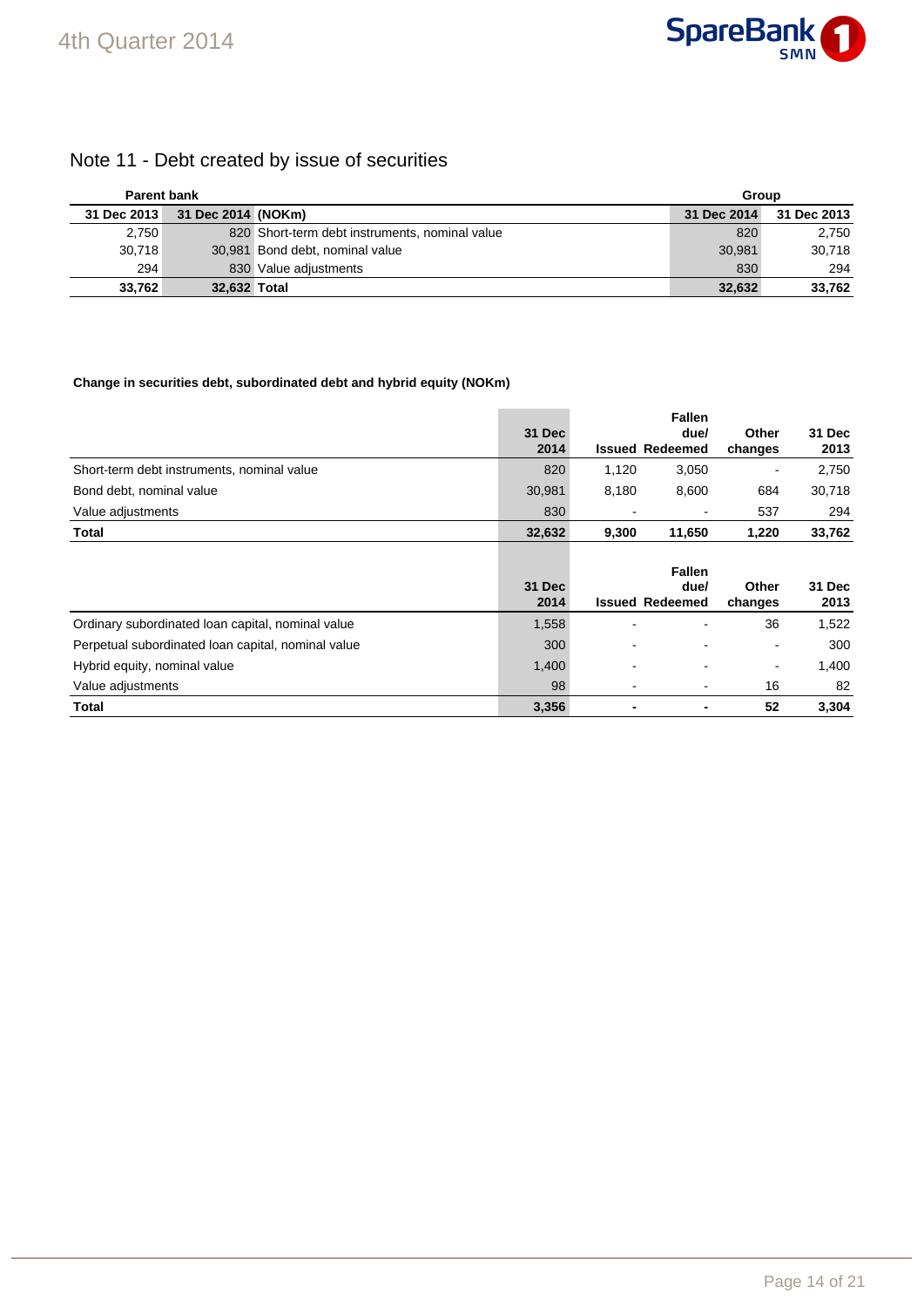## Note 12 - Other liabilities

| <b>Parent bank</b> |        |                                                       | Group          |                |
|--------------------|--------|-------------------------------------------------------|----------------|----------------|
| 31 Dec<br>2013     | 31 Dec | 2014 (NOKm)                                           | 31 Dec<br>2014 | 31 Dec<br>2013 |
| 17                 |        | 32 Deferred tax                                       | 45             | 23             |
| 438                |        | 363 Payable tax                                       | 398            | 476            |
| 8                  |        | 10 Capital tax                                        | 10             | 8              |
| 883                |        | 967 Accrued expenses and received, non-accrued income | 1,090          | 1,091          |
| 48                 |        | 49 Provision for accrued expenses and commitments     | 49             | 48             |
|                    |        | 25 Pension liabilities                                | 32             | 2              |
| 73                 |        | 74 Drawing debt                                       | 74             | 73             |
| 7                  |        | 5 Creditors                                           | 33             | 29             |
| 339                |        | - Debt from securities                                |                | 339            |
| 179                |        | 266 Other liabilities                                 | 309            | 213            |
| 1,992              |        | 1.790 Total other liabilites                          | 2.040          | 2.303          |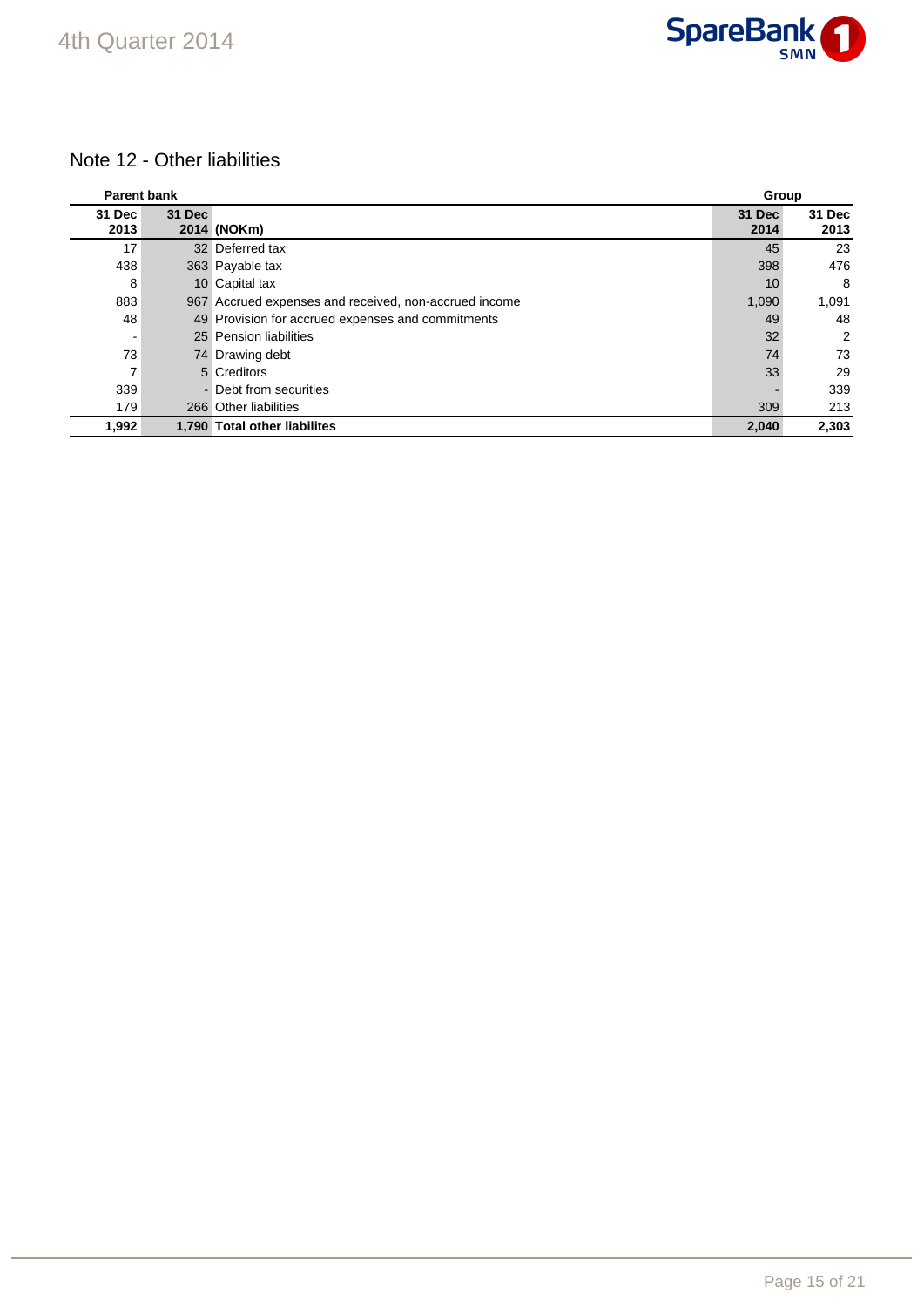

### Note 13 - Capital adequacy

The Ministry of Finance adopted on 22 August 2014 amendments to regulations on capital requirements taking effect on 30 September 2014. The amendments bring Norwegian legislation into line with the EU's new capital requirements framework (CRR/CRD IV). This framework is for the present not incorporated into the EEA agreement, although its most important provisions have been incorporated in the Financial Institutions Act and the Securities Trading Act. The adjusted legislation entered into force on 1 July 2013, and requires a gradual increase in minimum requirements on Common Equity Tier 1 (CET1) capital in the period to 1 July 2016.

As of 31 December 2014 the capital conservation buffer requirement is 2.5 per cent and the systemic risk requirement is 3 per cent. The systemic risk buffer rose by 1 percentage point as from 1 July 2014. These requirements are additional to the requirement of 4.5 per cent CET1 capital, so that the overall minimum requirement on CET1 capital is 10 per cent. On 30 June 2015 a countercyclical buffer requirement of 1 percentage point will become effective, bringing the overall minimum CET1 requirement to 11 per cent.

Norwegian authorities have chosen to continue the Basel 1 floor as a floor for risk weighted assets.

SpareBank 1 SMN utilises the Internal Rating Based Approach (IRB) for credit risk. Use of IRB imposes wide-ranging requirements on the bank's organisational set-up, competence, risk models and risk management systems. In June 2013 the bank applied for approval to switch to Advanced IRB for those portfolios currently reported under the IRB Foundation Approach.

The most central changes in connection with the new rules:

- Deductions in own funds will primarily reduce CET1 capital, whereas previously CET1 capital and supplementary capital were reduced equally on a 50-50 basis
- Changes in deductions in respect of assets in other financial institutions. A distinction is drawn between significant and non-significant assets, and deductions are to be made in the same asset class as that to which the owned asset belongs. The limit for deductions in respect of assets in other financial institutions is raised from 2 per cent of the other institution's own funds to 10 per cent ownership. The deductions are limited to 10 per cent of own CET1 capital, and all assets below 10 per cent are part of risk weighted assets. The previous capital adequacy reserve no longer applies
- Deferred tax benefit related to temporary differences within 10 per cent own CET1 capital will now not be deductible, but will instead be risk weighted at 250 per cent. Deferred tax benefit above 10 per cent will be deductible from CET1 capital
- The sum of deferred tax benefit and significant assets that are deducted from CET1 capital cannot constitute more than 17.65 per cent of own CET1 capital
- Introduction of Additional Value Adjustments (AVA deductions) requirement for prudent valuation
- Introduction of Credit Value Adjustments (CVA) for derivative positions
- Changes in rules governing risk weighting of exposures to covered bonds and rated institutions, will now be risk weighted based on the institution's own rating

In connection with changed requirements on conditions governing hybrid capital, hybrid capital not meeting the new requirements over time will not be eligible as other core capital. The bonds will subject to a stepwise reduction of 30 per cent in 2015 and 10 per cent thereafter. As at 31 December 2014 SpareBank 1 SMN held hybrid capital worth NOK 450m that will be subject to stepwise reduction. Finanstilsynet may require the hybrid capital to be written down in proportion to equity capital if the bank's CET1 capital ratio falls below 5.125 per cent.

As from the second quarter 2013 the measurement of operational risk switched from the Basic Indicator Approach to the Standardised Approach. At group level the Basic Indicator Approach still applies to subsidiaries.

Capital adequacy figures are stated in accordance with the new reporting requirements as from 30 September 2014. Comparatives have not been restated.

| <b>Parent Bank</b> |                    |                                      | Group       |             |  |
|--------------------|--------------------|--------------------------------------|-------------|-------------|--|
| 31 Dec 2013        | 31 Dec 2014 (NOKm) |                                      | 31 Dec 2014 | 31 Dec 2013 |  |
| 2,597              |                    | 2,597 Equity capital certificates    | 2,597       | 2,597       |  |
| $-0$               |                    | -0 - Own holding of ECCs             | $-0$        | $-0$        |  |
| 895                |                    | 895 Premium fund                     | 895         | 895         |  |
| 2,496              |                    | 3,122 Dividend equalisation fund     | 3,122       | 2,496       |  |
| 3,276              |                    | 3,619 Savings bank's reserve         | 3,619       | 3,276       |  |
| 227                |                    | 292 Recommended dividends            | 292         | 227         |  |
| 124                |                    | 160 Provision for gifts              | 160         | 124         |  |
| 195                |                    | 139 Unrealised gains reserve         | 148         | 206         |  |
|                    |                    | - Other equity and minority interest | 1,620       | 1,354       |  |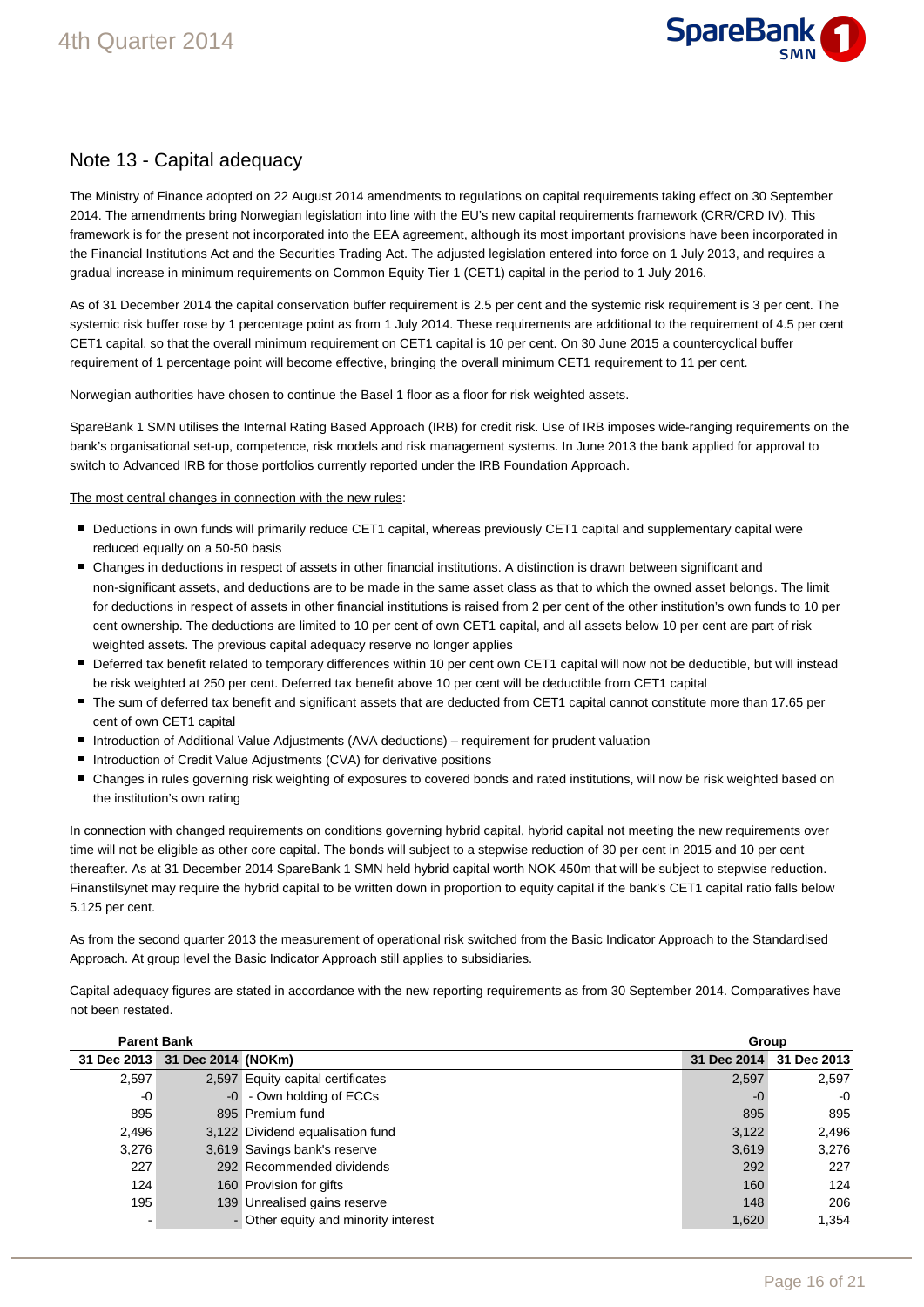

|        | - Minority interests                                                         | 72     | 67     |
|--------|------------------------------------------------------------------------------|--------|--------|
| 9,811  | 10,824 Total book equity                                                     | 12,524 | 11,242 |
| -447   | -447 Deferred taxes, goodwill and other intangible assets                    | $-566$ | $-582$ |
|        | - Part of reserve for unrealised gains, associated companies                 | 120    | 98     |
| $-352$ | -452 Deduction for allocated dividends and gifts                             | $-452$ | $-361$ |
| $-401$ | 50 % deduction for subordinated capital in other financial institutions      |        | $-106$ |
| $-240$ | - 50 % deduction for expected losses on IRB, net of write-downs              |        | $-214$ |
|        | - 50 % capital adequacy reserve                                              |        | $-595$ |
|        | - Minority interests recognised in other equity capital                      | $-72$  |        |
|        | Minority interests eligible for inclusion in CET1 capital                    | 35     |        |
| $-109$ | -4 Surplus financing of pension obligations                                  |        | $-107$ |
|        | -31 Value adjustments due to requirements for prudent valuation              | -45    |        |
|        | -325 Positive value of adjusted expected loss under IRB Approach             | $-419$ |        |
|        | - Direct, indirect and synthetic investments in financial sector companies   | $-451$ |        |
| 8,262  | 9,565 Total common equity Tier one                                           | 10,674 | 9,374  |
| 1,431  | 1,449 Hybrid capital, core capital                                           | 1,716  | 1,615  |
|        | Direct, indirect and synthetic investments in financial sector companies     | -9     |        |
| 9,693  | 11,014 Total core capital                                                    | 12,382 | 10,989 |
|        |                                                                              |        |        |
|        | Supplementary capital in excess of core capital                              |        |        |
|        | - Fund bonds, hybrid capital in excess of 15 per cent                        |        | 31     |
| 1,873  | 1,906 Subordinated capital                                                   | 2,598  | 2,313  |
| $-401$ | - 50 % deduction for subordinated capital in other financial institutions    |        | $-106$ |
| $-240$ | - 50 % deduction for expected losses on IRB, net of write-downs              |        | $-214$ |
|        | 50 % capital adequacy reserve                                                |        | $-595$ |
|        | -43 Direct, indirect and synthetic investments in financial sector companies | $-43$  |        |
| 1,231  | 1,864 Total supplementary capital                                            | 2,555  | 1,428  |
| 10,924 | 12,878 Net subordinated capital                                              | 14,937 | 12,417 |
|        |                                                                              |        |        |
|        |                                                                              |        |        |
|        |                                                                              |        |        |
|        | Minimum requirements subordinated capital                                    |        |        |
| 1,573  | 1,632 Involvement with spesialised enterprises                               | 1,887  | 1,573  |
| 1,478  | 1,331 Other corporations exposure                                            | 1,371  | 1,479  |
| 363    | 829 Mass market exposure, property                                           | 1,280  | 628    |
| 70     | 149 Mass market exposure, SMBs                                               | 159    | 74     |
| 28     | 49 Other retail exposure                                                     | 51     | 33     |
| 1,157  | 1,111 Equity investments                                                     | 0      |        |
| 4,669  | 5,102 Total credit risk IRB                                                  | 4,748  | 3,787  |
| 224    | 397 Debt risk                                                                | 397    | 224    |
| 8      | <b>Equity risk</b>                                                           |        | 10     |
|        | Currency risk                                                                | 0      |        |
| 297    | 292 Operational risk                                                         | 416    | 398    |
| 560    | 849 Exposures calculated using the standardised approach                     | 1,971  | 2,151  |
| $-67$  | Deductions                                                                   |        | $-119$ |
|        | 42 Credit value adjustment risk (CVA)                                        | 92     |        |
|        | - Transitional arrangements                                                  |        | 316    |
| 5,690  | 6,682 Minimum requirements subordinated capital                              | 7,625  | 6,767  |
| 71,130 | 83,523 Risk weigheted assets (RWA)                                           | 95,317 | 84,591 |
|        | 3,759 Minimum requirement on CET1 capital, 4.5 per cent                      | 4,289  |        |
|        | <b>Capital Buffers</b>                                                       |        |        |
|        | 2,088 Capital conservation buffer, 2,5 per cent                              | 2,383  |        |
|        | 2,506 Systemic rick buffer, 3.0 per cent                                     | 2,860  |        |
|        | 4,594 Total buffer requirements on CET1 capital                              | 5,242  |        |
|        | 1,212 Available CET1 capital after buffer requirements                       | 1,143  |        |
|        |                                                                              |        |        |
| 11.6%  | <b>Capital adequacy</b>                                                      | 11.2 % | 11.1 % |
| 13.6%  | 11.5 % Common equity Tier one ratio<br>13.2 % Core capital ratio             | 13.0 % | 13.0%  |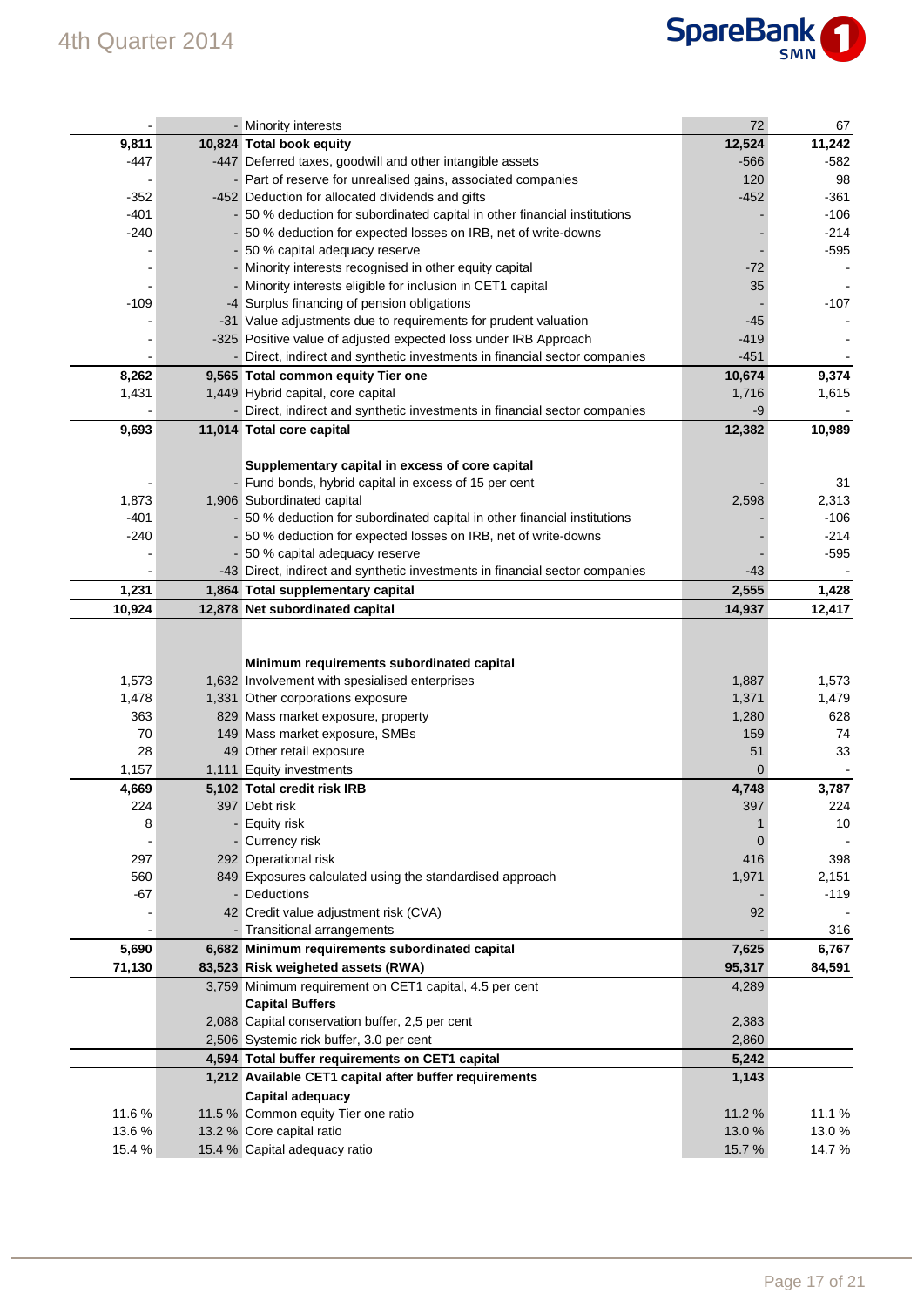

## Note 14 - Financial instruments and offsetting

As from 2013 the Bank is required to disclose financial instruments which the Bank considers to fulfil the requirements for netting under IAS 32.42, and financial instruments in respect of which offsetting agreements have been entered into. Both in accordance with IFRS 7.13 A-F.

The Bank has no financial instruments booked on a net basis in the financial statements.

SpareBank 1 SMN has two sets of agreements which regulate counterparty risk and netting of derivatives. For retail and corporate customers, use is made of framework agreements requiring provision of collateral. For customers engaged in trading activity, only cash deposits are accepted as collateral. The agreements are unilateral, i.e. it is only the customers that provide collateral. As regards financial institutions, the Bank enters into standardised and mainly bilateral ISDA agreements. Additionally the Bank has entered into supplementary agreements on provision of collateral (CSA) with the most central counterparties. As of the forth quarter 2014 the Bank has 25 active CSA agreements. The Bank only enters into agreements with cash as collateral. The Bank has delegated responsibility for handling these agreements to SEB Prime Collateral Services which handles margin requirements on behalf of the Bank.

| Period      | Type of financial instrument | Amounts which can only be netted upon bankruptcy or default |
|-------------|------------------------------|-------------------------------------------------------------|
| 31 Dec 2014 | Derivatives                  | 1.980                                                       |
| 31 Dec 2013 | Derivatives                  | 1.488                                                       |

Parent Bank and Group are identical.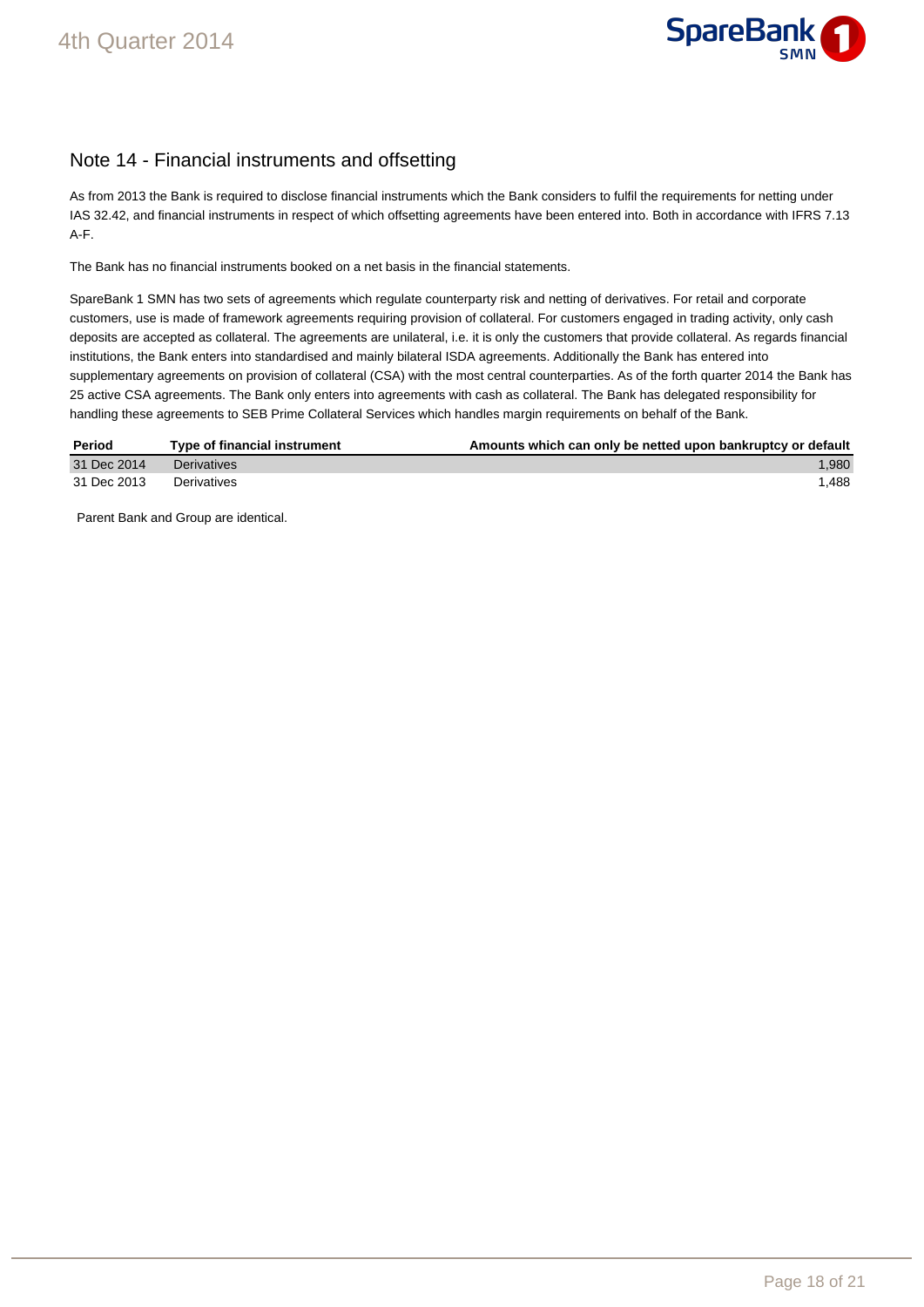

## Note 15 - Measurement of fair value of financial instruments

Financial instruments at fair value are classified at various levels.

#### **Level 1:** Valuation based on quoted prices in an active market

Fair value of financial instruments that are traded in the active markets is based on market price on the balance sheet date. A market is considered active if market prices are easily and regularly available from a stock exchange, dealer, broker, industry group, price-setting service or regulatory authority, and these prices represent actual and regularly occurring market transactions at an arm's length. This category also includes quoted shares and Treasury bills.

#### **Level 2:** Valuation based on observable market data

Level 2 consists of instruments that are valued by the use of information that does not consist in quoted prices, but where the prices are directly or indirectly observable for the assets or liabilities concerned, and which also include quoted prices in non-active markets.

**Level 3:** Valuation based on other than observable data

If valuation data are not available for level 1 and 2, valuation methods are applied that are based on non-observable information.

#### **The following table presents the Group's assets and liabilities measured at fair value at 31 December 2014:**

| Assets (NOKm)                                      | Level 1 | Level 2 | Level 3 | <b>Total</b> |
|----------------------------------------------------|---------|---------|---------|--------------|
| Financial assets at fair value through profit/loss |         |         |         |              |
| Derivatives                                        | 326     | 6,348   |         | 6,674        |
| Bonds and money market certificates                | 3,825   | 10,286  |         | 14,110       |
| Equity instruments                                 | 48      | ٠       | 626     | 675          |
| Fixed interest loans                               |         | ۰       | 3,268   | 3,268        |
| Financial assets avaliable for sale                |         |         |         |              |
| Equity instruments                                 |         |         | 34      | 34           |
| <b>Total assets</b>                                | 4,199   | 16,633  | 3,928   | 24,760       |
|                                                    |         |         |         |              |
| Liabilities                                        | Level 1 | Level 2 | Level 3 | <b>Total</b> |
| Financial liabilities through profit/loss          |         |         |         |              |
| Derivatives                                        | 324     | 5,398   |         | 5,722        |
| <b>Total liabilities</b>                           | 324     | 5,398   |         | 5,722        |

#### **The following table presents the Group's assets and liabilities measured at fair value at 31 December 2013:**

| Assets (NOKm)                                      | Level 1 | Level 2                  | Level 3 | <b>Total</b> |
|----------------------------------------------------|---------|--------------------------|---------|--------------|
| Financial assets at fair value through profit/loss |         |                          |         |              |
| Derivatives                                        | 111     | 2,939                    |         | 3,050        |
| Bonds and money market certificates                | 4,003   | 11,539                   |         | 15,542       |
| Equity instruments                                 | 67      |                          | 909     | 976          |
| <b>Fixed interest loans</b>                        |         | $\overline{\phantom{0}}$ | 2,648   | 2,648        |
| Financial assets avaliable for sale                |         |                          |         |              |
| Equity instruments                                 |         |                          | 40      | 40           |
| <b>Total assets</b>                                | 4,181   | 14,477                   | 3,597   | 22,256       |
|                                                    |         |                          |         |              |
| <b>Liabilities</b>                                 | Level 1 | Level 2                  | Level 3 | <b>Total</b> |
| Financial liabilities through profit/loss          |         |                          |         |              |
| Derivatives                                        | 334     | 1.961                    |         | 2,295        |
| <b>Total liabilities</b>                           | 334     | 1.961                    | ۰.      | 2,295        |

**Contract Contract**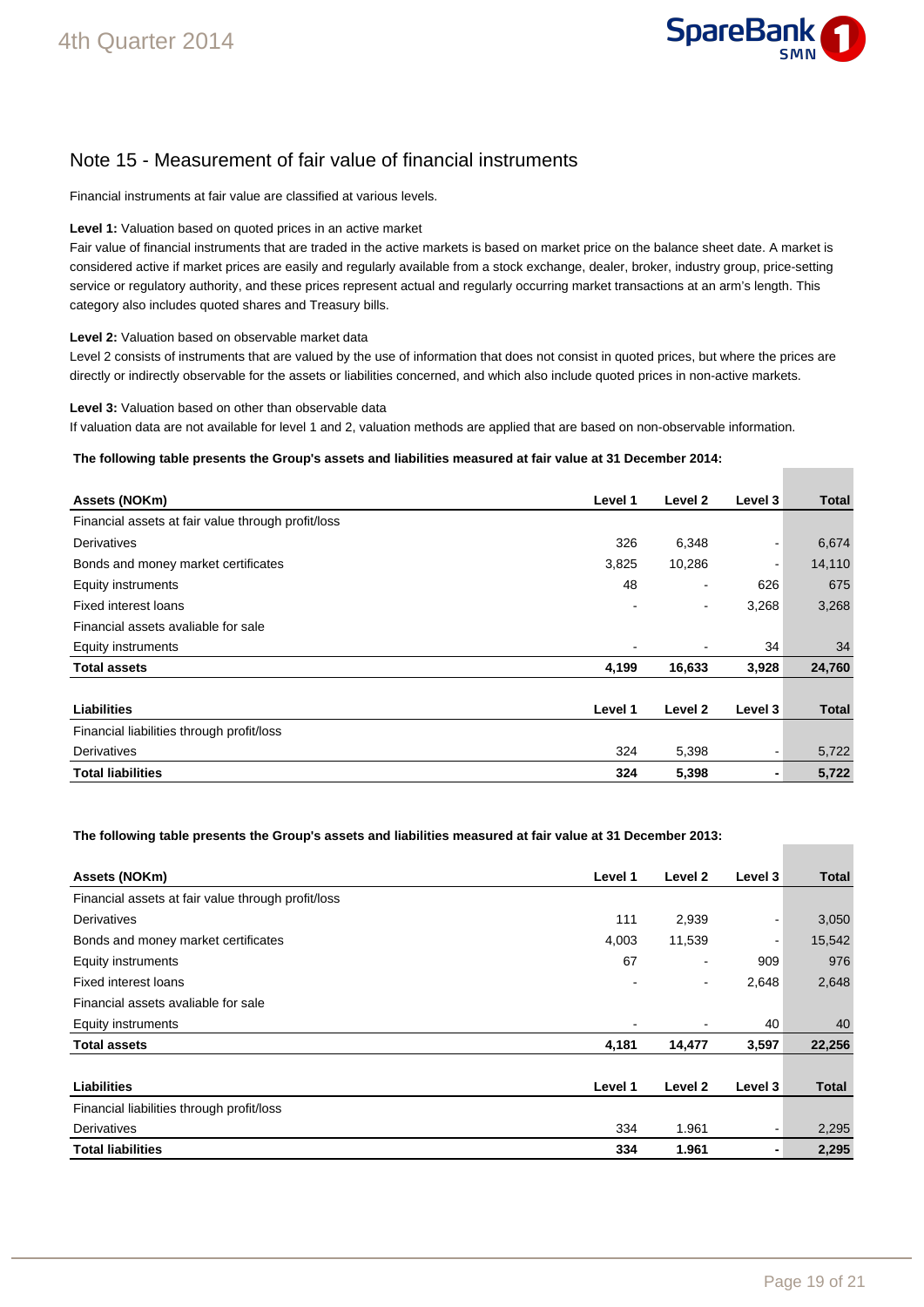

**Contract Contract** 

۰

### **The following table presents the changes in the instruments classified in level 3 as at 31 December 2014:**

|                                       |          | Equity      | Equity                        |        |
|---------------------------------------|----------|-------------|-------------------------------|--------|
|                                       |          |             | Fixed instruments instruments |        |
|                                       | interest | through     | available                     |        |
| (NOKm)                                | loans    | profit/loss | for sale                      | Total  |
| Opening balance 1 January             | 2.648    | 909         | 40                            | 3,597  |
| Investment in periode                 | 946      | 41          | 0                             | 987    |
| Disposals in the periode              | $-389$   | $-343$      | -3                            | $-734$ |
| Gain or loss on financial instruments | 63       | 19          | $-4$                          | 78     |
| Closing balance 31 December 14        | 3.268    | 626         | 34                            | 3,928  |

**The following table presents the changes in the instruments classified in level 3 as at 31 December 2013:** 

|                                       | interest | Equity<br>through | Equity<br>Fixed instruments instruments<br>available |        |
|---------------------------------------|----------|-------------------|------------------------------------------------------|--------|
| (NOKm)                                | loans    | profit/loss       | for sale                                             | Total  |
| Opening balance 1 January             | 2,585    | 601               | 46                                                   | 3,231  |
| Investment in periode                 | 413      | 388               | -                                                    | 801    |
| Disposals in the periode              | $-343$   | $-151$            | -                                                    | $-495$ |
| Gain or loss on financial instruments | -6       | 72                | -6                                                   | 61     |
| Closing balance 31 December 13        | 2.648    | 909               | 40                                                   | 3,597  |